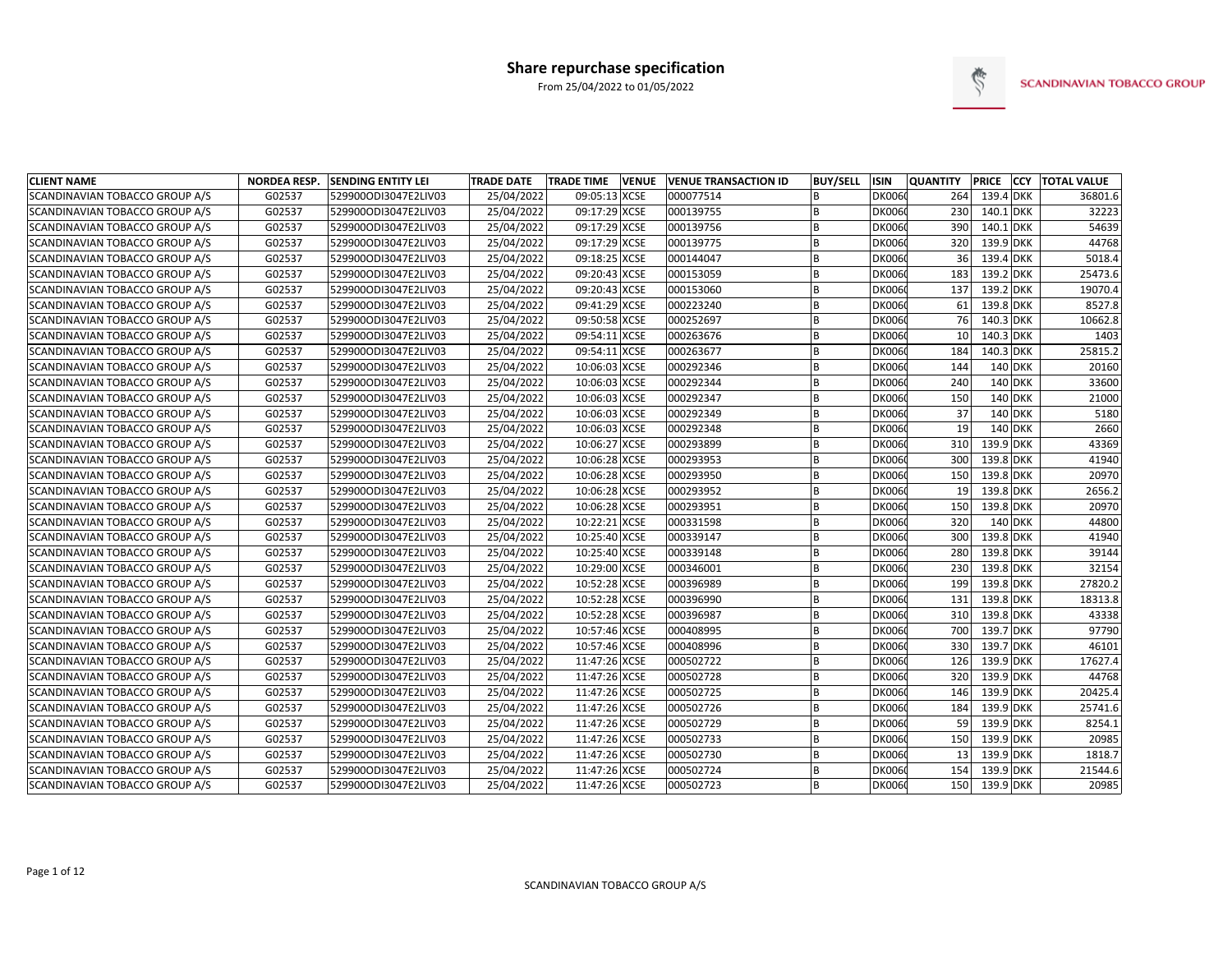

| <b>CLIENT NAME</b>             | <b>NORDEA RESP.</b> | <b>SENDING ENTITY LEI</b> | <b>TRADE DATE</b> | <b>TRADE TIME</b> | <b>VENUE</b> | <b>VENUE TRANSACTION ID</b> | <b>BUY/SELL</b> | ISIN          | <b>QUANTITY</b> |           | PRICE CCY TOTAL VALUE |
|--------------------------------|---------------------|---------------------------|-------------------|-------------------|--------------|-----------------------------|-----------------|---------------|-----------------|-----------|-----------------------|
| SCANDINAVIAN TOBACCO GROUP A/S | G02537              | 529900ODI3047E2LIV03      | 25/04/2022        | 11:47:26 XCSE     |              | 000502727                   |                 | <b>DK0060</b> | 280             | 139.9 DKK | 39172                 |
| SCANDINAVIAN TOBACCO GROUP A/S | G02537              | 529900ODI3047E2LIV03      | 25/04/2022        | 11:47:26 XCSE     |              | 000502734                   | <b>B</b>        | <b>DK0060</b> | 38              | 139.9 DKK | 5316.2                |
| SCANDINAVIAN TOBACCO GROUP A/S | G02537              | 529900ODI3047E2LIV03      | 25/04/2022        | 11:47:26 XCSE     |              | 000502732                   | B               | <b>DK006</b>  | 162             | 139.9 DKK | 22663.8               |
| SCANDINAVIAN TOBACCO GROUP A/S | G02537              | 529900ODI3047E2LIV03      | 25/04/2022        | 11:47:26 XCSE     |              | 000502731                   | B               | <b>DK006</b>  | 138             | 139.9 DKK | 19306.2               |
| SCANDINAVIAN TOBACCO GROUP A/S | G02537              | 529900ODI3047E2LIV03      | 25/04/2022        | 12:07:39 XCSE     |              | 000533503                   | B               | <b>DK006</b>  | 19              | 139.8 DKK | 2656.2                |
| SCANDINAVIAN TOBACCO GROUP A/S | G02537              | 529900ODI3047E2LIV03      | 25/04/2022        | 12:07:39 XCSE     |              | 000533502                   |                 | <b>DK006</b>  |                 | 139.8 DKK | 1258.2                |
| SCANDINAVIAN TOBACCO GROUP A/S | G02537              | 529900ODI3047E2LIV03      | 25/04/2022        | 12:07:39 XCSE     |              | 000533500                   |                 | <b>DK006</b>  | 100             | 139.8 DKK | 13980                 |
| SCANDINAVIAN TOBACCO GROUP A/S | G02537              | 529900ODI3047E2LIV03      | 25/04/2022        | 12:07:39 XCSE     |              | 000533501                   | <b>B</b>        | <b>DK006</b>  | 152             | 139.8 DKK | 21249.6               |
| SCANDINAVIAN TOBACCO GROUP A/S | G02537              | 529900ODI3047E2LIV03      | 25/04/2022        | 12:07:39 XCSE     |              | 000533507                   | <b>B</b>        | <b>DK006</b>  | 15              | 139.8 DKK | 2097                  |
| SCANDINAVIAN TOBACCO GROUP A/S | G02537              | 529900ODI3047E2LIV03      | 25/04/2022        | 12:07:39 XCSE     |              | 000533505                   |                 | <b>DK006</b>  | 216             | 139.8 DKK | 30196.8               |
| SCANDINAVIAN TOBACCO GROUP A/S | G02537              | 529900ODI3047E2LIV03      | 25/04/2022        | 12:07:39 XCSE     |              | 000533506                   | <b>B</b>        | <b>DK006</b>  | 29              | 139.8 DKK | 4054.2                |
| SCANDINAVIAN TOBACCO GROUP A/S | G02537              | 529900ODI3047E2LIV03      | 25/04/2022        | 12:09:02 XCSE     |              | 000535374                   | B               | <b>DK006</b>  | 310             | 139.7 DKK | 43307                 |
| SCANDINAVIAN TOBACCO GROUP A/S | G02537              | 529900ODI3047E2LIV03      | 25/04/2022        | 12:09:02 XCSE     |              | 000535371                   | <b>B</b>        | <b>DK006</b>  | 220             | 139.7 DKK | 30734                 |
| SCANDINAVIAN TOBACCO GROUP A/S | G02537              | 529900ODI3047E2LIV03      | 25/04/2022        | 12:09:11 XCSE     |              | 000535567                   | B               | <b>DK006</b>  | 13              | 139.6 DKK | 1814.8                |
| SCANDINAVIAN TOBACCO GROUP A/S | G02537              | 529900ODI3047E2LIV03      | 25/04/2022        | 12:11:19 XCSE     |              | 000538392                   | <b>B</b>        | <b>DK006</b>  | 987             | 139.6 DKK | 137785.2              |
| SCANDINAVIAN TOBACCO GROUP A/S | G02537              | 529900ODI3047E2LIV03      | 25/04/2022        | 13:27:55 XCSE     |              | 000648941                   | <sub>B</sub>    | <b>DK006</b>  | 350             | 139.5 DKK | 48825                 |
| SCANDINAVIAN TOBACCO GROUP A/S | G02537              | 529900ODI3047E2LIV03      | 25/04/2022        | 13:27:55 XCSE     |              | 000648933                   | B               | <b>DK006</b>  | 150             | 139.5 DKK | 20925                 |
| SCANDINAVIAN TOBACCO GROUP A/S | G02537              | 529900ODI3047E2LIV03      | 25/04/2022        | 13:27:55 XCSE     |              | 000648940                   | <b>B</b>        | <b>DK006</b>  | 210             | 139.5 DKK | 29295                 |
| SCANDINAVIAN TOBACCO GROUP A/S | G02537              | 529900ODI3047E2LIV03      | 25/04/2022        | 13:27:55 XCSE     |              | 000648937                   | B               | <b>DK006</b>  | 390             | 139.5 DKK | 54405                 |
| SCANDINAVIAN TOBACCO GROUP A/S | G02537              | 529900ODI3047E2LIV03      | 25/04/2022        | 13:27:55 XCSE     |              | 000648938                   |                 | <b>DK006</b>  | 320             | 139.5 DKK | 44640                 |
| SCANDINAVIAN TOBACCO GROUP A/S | G02537              | 529900ODI3047E2LIV03      | 25/04/2022        | 13:27:55 XCSE     |              | 000648939                   | B               | <b>DK006</b>  | 310             | 139.5 DKK | 43245                 |
| SCANDINAVIAN TOBACCO GROUP A/S | G02537              | 529900ODI3047E2LIV03      | 25/04/2022        | 13:27:55 XCSE     |              | 000648932                   | <b>B</b>        | <b>DK006</b>  | 171             | 139.5 DKK | 23854.5               |
| SCANDINAVIAN TOBACCO GROUP A/S | G02537              | 529900ODI3047E2LIV03      | 25/04/2022        | 13:27:55 XCSE     |              | 000648934                   |                 | <b>DK006</b>  | 39              | 139.5 DKK | 5440.5                |
| SCANDINAVIAN TOBACCO GROUP A/S | G02537              | 529900ODI3047E2LIV03      | 25/04/2022        | 13:27:55 XCSE     |              | 000648943                   |                 | <b>DK006</b>  | 260             | 139.5 DKK | 36270                 |
| SCANDINAVIAN TOBACCO GROUP A/S | G02537              | 529900ODI3047E2LIV03      | 25/04/2022        | 13:27:55 XCSE     |              | 000648942                   | <b>B</b>        | <b>DK006</b>  | 300             | 139.5 DKK | 41850                 |
| SCANDINAVIAN TOBACCO GROUP A/S | G02537              | 529900ODI3047E2LIV03      | 25/04/2022        | 14:22:22 XCSE     |              | 000723773                   |                 | <b>DK006</b>  | 270             | 139.4 DKK | 37638                 |
| SCANDINAVIAN TOBACCO GROUP A/S | G02537              | 529900ODI3047E2LIV03      | 25/04/2022        | 14:22:22 XCSE     |              | 000723770                   | <b>B</b>        | <b>DK006</b>  | 220             | 139.4 DKK | 30668                 |
| SCANDINAVIAN TOBACCO GROUP A/S | G02537              | 529900ODI3047E2LIV03      | 25/04/2022        | 14:22:22 XCSE     |              | 000723762                   | B               | <b>DK006</b>  | 230             | 139.5 DKK | 32085                 |
| SCANDINAVIAN TOBACCO GROUP A/S | G02537              | 529900ODI3047E2LIV03      | 25/04/2022        | 14:22:22 XCSE     |              | 000723767                   | <b>B</b>        | <b>DK006</b>  | 390             | 139.4 DKK | 54366                 |
| SCANDINAVIAN TOBACCO GROUP A/S | G02537              | 529900ODI3047E2LIV03      | 25/04/2022        | 14:22:22 XCSE     |              | 000723769                   | B               | <b>DK006</b>  | 310             | 139.4 DKK | 43214                 |
| SCANDINAVIAN TOBACCO GROUP A/S | G02537              | 529900ODI3047E2LIV03      | 25/04/2022        | 14:22:22 XCSE     |              | 000723761                   | <b>B</b>        | <b>DK006</b>  | 490             | 139.5 DKK | 68355                 |
| SCANDINAVIAN TOBACCO GROUP A/S | G02537              | 529900ODI3047E2LIV03      | 25/04/2022        | 14:22:22 XCSE     |              | 000723771                   | <b>B</b>        | <b>DK006</b>  | 350             | 139.4 DKK | 48790                 |
| SCANDINAVIAN TOBACCO GROUP A/S | G02537              | 529900ODI3047E2LIV03      | 25/04/2022        | 14:22:22 XCSE     |              | 000723768                   | <b>B</b>        | <b>DK006</b>  | 220             | 139.4 DKK | 30668                 |
| SCANDINAVIAN TOBACCO GROUP A/S | G02537              | 529900ODI3047E2LIV03      | 25/04/2022        | 14:22:22 XCSE     |              | 000723772                   | B               | <b>DK006</b>  | 320             | 139.4 DKK | 44608                 |
| SCANDINAVIAN TOBACCO GROUP A/S | G02537              | 529900ODI3047E2LIV03      | 25/04/2022        | 14:50:04 XCSE     |              | 000762795                   | B               | <b>DK006</b>  | 420             | 139.3 DKK | 58506                 |
| SCANDINAVIAN TOBACCO GROUP A/S | G02537              | 529900ODI3047E2LIV03      | 25/04/2022        | 14:50:04 XCSE     |              | 000762796                   |                 | <b>DK006</b>  | 300             | 139.3 DKK | 41790                 |
| SCANDINAVIAN TOBACCO GROUP A/S | G02537              | 529900ODI3047E2LIV03      | 25/04/2022        | 15:38:33 XCSE     |              | 000845222                   |                 | <b>DK006</b>  | 141             | 139.7 DKK | 19697.7               |
| SCANDINAVIAN TOBACCO GROUP A/S | G02537              | 529900ODI3047E2LIV03      | 25/04/2022        | 15:59:30 XCSE     |              | 000894159                   | <b>B</b>        | <b>DK006</b>  | 159             | 140 DKK   | 22260                 |
| SCANDINAVIAN TOBACCO GROUP A/S | G02537              | 529900ODI3047E2LIV03      | 25/04/2022        | 15:59:30 XCSE     |              | 000894157                   |                 | <b>DK0060</b> | 100             | 140 DKK   | 14000                 |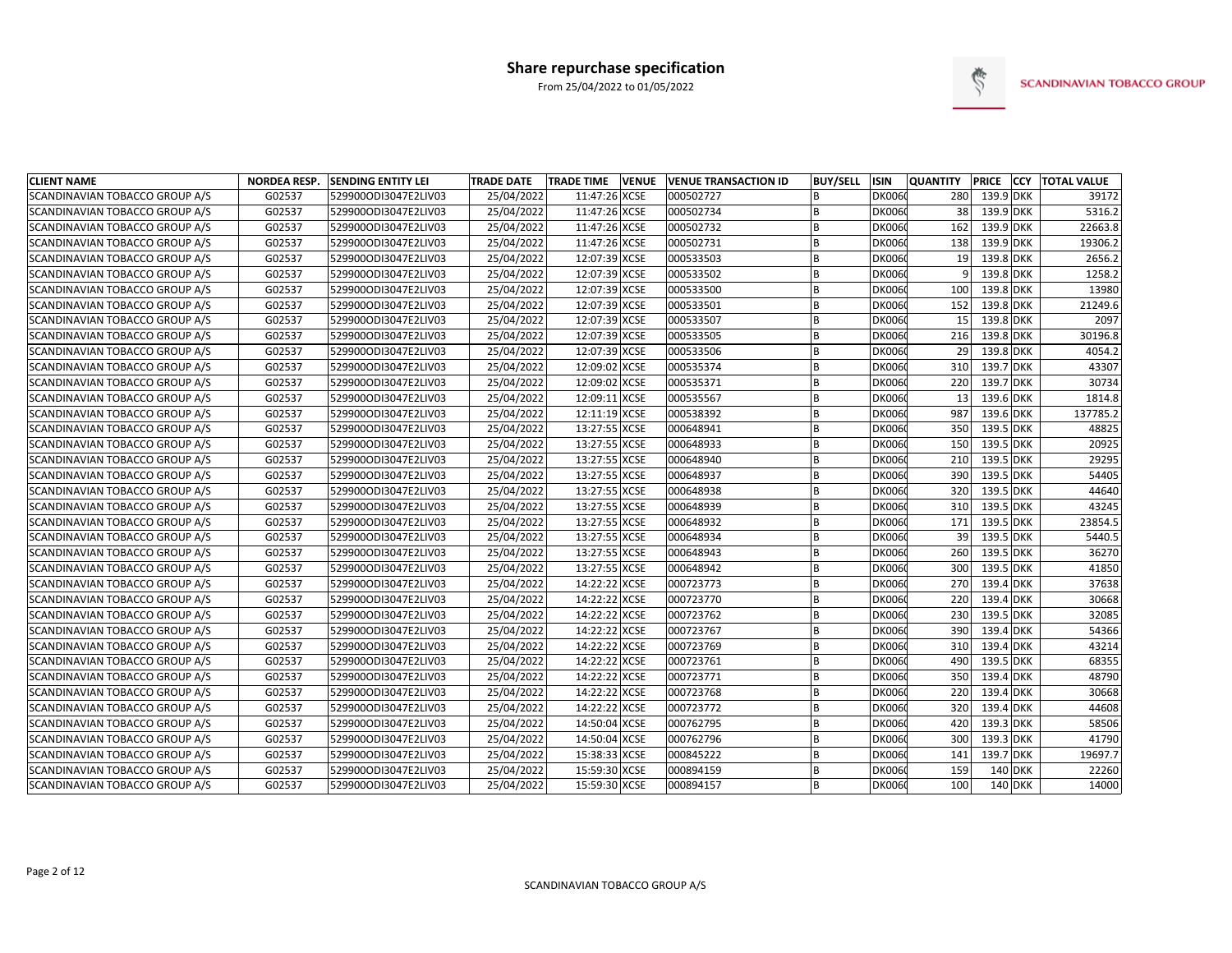

| <b>CLIENT NAME</b>             | <b>NORDEA RESP.</b> | <b>SENDING ENTITY LEI</b> | <b>TRADE DATE</b> | <b>TRADE TIME</b> | <b>VENUE</b> | <b>VENUE TRANSACTION ID</b> | <b>BUY/SELL</b> | ISIN          | <b>QUANTITY</b> |           | PRICE CCY TOTAL VALUE |
|--------------------------------|---------------------|---------------------------|-------------------|-------------------|--------------|-----------------------------|-----------------|---------------|-----------------|-----------|-----------------------|
| SCANDINAVIAN TOBACCO GROUP A/S | G02537              | 529900ODI3047E2LIV03      | 25/04/2022        | 15:59:30 XCSE     |              | 000894158                   |                 | <b>DK0060</b> | 64              | 140 DKK   | 8960                  |
| SCANDINAVIAN TOBACCO GROUP A/S | G02537              | 529900ODI3047E2LIV03      | 25/04/2022        | 15:59:30 XCSE     |              | 000894154                   | B               | <b>DK0060</b> | 12              | $140$ DKK | 1680                  |
| SCANDINAVIAN TOBACCO GROUP A/S | G02537              | 529900ODI3047E2LIV03      | 25/04/2022        | 15:59:30 XCSE     |              | 000894156                   | B               | <b>DK0060</b> | 150             | 140 DKK   | 21000                 |
| SCANDINAVIAN TOBACCO GROUP A/S | G02537              | 529900ODI3047E2LIV03      | 25/04/2022        | 15:59:30 XCSE     |              | 000894160                   | B               | <b>DK0060</b> | 107             | 140 DKK   | 14980                 |
| SCANDINAVIAN TOBACCO GROUP A/S | G02537              | 529900ODI3047E2LIV03      | 25/04/2022        | 15:59:30 XCSE     |              | 000894155                   | B               | <b>DK0060</b> | 98              | 140 DKK   | 13720                 |
| SCANDINAVIAN TOBACCO GROUP A/S | G02537              | 529900ODI3047E2LIV03      | 25/04/2022        | 16:04:49 XCSE     |              | 000905170                   | <b>B</b>        | <b>DK0060</b> | 199             | 139.7 DKK | 27800.3               |
| SCANDINAVIAN TOBACCO GROUP A/S | G02537              | 529900ODI3047E2LIV03      | 25/04/2022        | 16:04:49 XCSE     |              | 000905172                   | B               | <b>DK0060</b> | 350             | 139.7 DKK | 48895                 |
| SCANDINAVIAN TOBACCO GROUP A/S | G02537              | 529900ODI3047E2LIV03      | 25/04/2022        | 16:04:49 XCSE     |              | 000905175                   | B               | <b>DK0060</b> | 330             | 139.7 DKK | 46101                 |
| SCANDINAVIAN TOBACCO GROUP A/S | G02537              | 529900ODI3047E2LIV03      | 25/04/2022        | 16:04:49 XCSE     |              | 000905171                   | B               | <b>DK0060</b> | 230             | 139.7 DKK | 32131                 |
| SCANDINAVIAN TOBACCO GROUP A/S | G02537              | 529900ODI3047E2LIV03      | 25/04/2022        | 16:08:12 XCSE     |              | 000913863                   | B               | <b>DK0060</b> | 256             | 139.6 DKK | 35737.6               |
| SCANDINAVIAN TOBACCO GROUP A/S | G02537              | 529900ODI3047E2LIV03      | 25/04/2022        | 16:08:12 XCSE     |              | 000913864                   | B               | <b>DK0060</b> | 14              | 139.6 DKK | 1954.4                |
| SCANDINAVIAN TOBACCO GROUP A/S | G02537              | 529900ODI3047E2LIV03      | 26/04/2022        | 09:08:06 XCSE     |              | 000072024                   | B               | <b>DK0060</b> | 5               | 141.4 DKK | 707                   |
| SCANDINAVIAN TOBACCO GROUP A/S | G02537              | 529900ODI3047E2LIV03      | 26/04/2022        | 09:10:59 XCSE     |              | 000085916                   | B               | <b>DK0060</b> | 11              | 141.4 DKK | 1555.4                |
| SCANDINAVIAN TOBACCO GROUP A/S | G02537              | 529900ODI3047E2LIV03      | 26/04/2022        | 09:10:59 XCSE     |              | 000085914                   | B               | <b>DK0060</b> | 285             | 141.4 DKK | 40299                 |
| SCANDINAVIAN TOBACCO GROUP A/S | G02537              | 529900ODI3047E2LIV03      | 26/04/2022        | 09:10:59 XCSE     |              | 000085915                   | B               | <b>DK0060</b> | 239             | 141.4 DKK | 33794.6               |
| SCANDINAVIAN TOBACCO GROUP A/S | G02537              | 529900ODI3047E2LIV03      | 26/04/2022        | 09:14:27 XCSE     |              | 000102433                   | B               | <b>DK0060</b> | $\mathcal{P}$   | 141.1 DKK | 282.2                 |
| SCANDINAVIAN TOBACCO GROUP A/S | G02537              | 529900ODI3047E2LIV03      | 26/04/2022        | 09:16:41 XCSE     |              | 000112614                   | B               | <b>DK0060</b> | 91              | 141.1 DKK | 12840.1               |
| SCANDINAVIAN TOBACCO GROUP A/S | G02537              | 529900ODI3047E2LIV03      | 26/04/2022        | 09:16:41 XCSE     |              | 000112610                   | B               | <b>DK0060</b> | 378             | 141.1 DKK | 53335.8               |
| SCANDINAVIAN TOBACCO GROUP A/S | G02537              | 529900ODI3047E2LIV03      | 26/04/2022        | 09:16:41 XCSE     |              | 000112613                   | B               | <b>DK0060</b> | 229             | 141.1 DKK | 32311.9               |
| SCANDINAVIAN TOBACCO GROUP A/S | G02537              | 529900ODI3047E2LIV03      | 26/04/2022        | 09:43:20 XCSE     |              | 000199905                   | B               | <b>DK0060</b> | 280             | 141.8 DKK | 39704                 |
| SCANDINAVIAN TOBACCO GROUP A/S | G02537              | 529900ODI3047E2LIV03      | 26/04/2022        | 09:45:11 XCSE     |              | 000204482                   | B               | <b>DK0060</b> | 320             | 141.7 DKK | 45344                 |
| SCANDINAVIAN TOBACCO GROUP A/S | G02537              | 529900ODI3047E2LIV03      | 26/04/2022        | 09:53:35 XCSE     |              | 000226969                   |                 | <b>DK0060</b> | 240             | 141.5 DKK | 33960                 |
| SCANDINAVIAN TOBACCO GROUP A/S | G02537              | 529900ODI3047E2LIV03      | 26/04/2022        | 09:53:35 XCSE     |              | 000226968                   |                 | <b>DK0060</b> | 340             | 141.5 DKK | 48110                 |
| SCANDINAVIAN TOBACCO GROUP A/S | G02537              | 529900ODI3047E2LIV03      | 26/04/2022        | 10:08:27 XCSE     |              | 000265815                   |                 | <b>DK0060</b> | 54              | 141.5 DKK | 7641                  |
| SCANDINAVIAN TOBACCO GROUP A/S | G02537              | 529900ODI3047E2LIV03      | 26/04/2022        | 10:08:27 XCSE     |              | 000265819                   | B               | <b>DK0060</b> | 182             | 141.5 DKK | 25753                 |
| SCANDINAVIAN TOBACCO GROUP A/S | G02537              | 529900ODI3047E2LIV03      | 26/04/2022        | 10:08:27 XCSE     |              | 000265816                   | B               | <b>DK0060</b> | 316             | 141.5 DKK | 44714                 |
| SCANDINAVIAN TOBACCO GROUP A/S | G02537              | 529900ODI3047E2LIV03      | 26/04/2022        | 10:08:27 XCSE     |              | 000265818                   | B               | <b>DK0060</b> | 118             | 141.5 DKK | 16697                 |
| SCANDINAVIAN TOBACCO GROUP A/S | G02537              | 529900ODI3047E2LIV03      | 26/04/2022        | 10:08:31 XCSE     |              | 000265993                   | B               | <b>DK0060</b> | 251             | 141.3 DKK | 35466.3               |
| SCANDINAVIAN TOBACCO GROUP A/S | G02537              | 529900ODI3047E2LIV03      | 26/04/2022        | 10:08:31 XCSE     |              | 000265995                   | B               | <b>DK0060</b> | 250             | 141.3 DKK | 35325                 |
| SCANDINAVIAN TOBACCO GROUP A/S | G02537              | 529900ODI3047E2LIV03      | 26/04/2022        | 10:08:31 XCSE     |              | 000265994                   | B               | <b>DK0060</b> | 320             | 141.3 DKK | 45216                 |
| SCANDINAVIAN TOBACCO GROUP A/S | G02537              | 529900ODI3047E2LIV03      | 26/04/2022        | 10:08:31 XCSE     |              | 000265996                   | <sub>B</sub>    | <b>DK0060</b> | 1100            | 141.3 DKK | 155430                |
| SCANDINAVIAN TOBACCO GROUP A/S | G02537              | 529900ODI3047E2LIV03      | 26/04/2022        | 10:08:31 XCSE     |              | 000265992                   | B               | <b>DK0060</b> | 59              | 141.3 DKK | 8336.7                |
| SCANDINAVIAN TOBACCO GROUP A/S | G02537              | 529900ODI3047E2LIV03      | 26/04/2022        | 10:10:01 XCSE     |              | 000269004                   | B               | <b>DK0060</b> | 28              | 141.6 DKK | 3964.8                |
| SCANDINAVIAN TOBACCO GROUP A/S | G02537              | 529900ODI3047E2LIV03      | 26/04/2022        | 10:10:01 XCSE     |              | 000269003                   | B               | <b>DK0060</b> | 272             | 141.6 DKK | 38515.2               |
| SCANDINAVIAN TOBACCO GROUP A/S | G02537              | 529900ODI3047E2LIV03      | 26/04/2022        | 10:29:06 XCSE     |              | 000308790                   | B               | <b>DK0060</b> | 85              | 142.2 DKK | 12087                 |
| SCANDINAVIAN TOBACCO GROUP A/S | G02537              | 529900ODI3047E2LIV03      | 26/04/2022        | 10:29:06 XCSE     |              | 000308789                   | B               | <b>DK0060</b> | 145             | 142.2 DKK | 20619                 |
| SCANDINAVIAN TOBACCO GROUP A/S | G02537              | 529900ODI3047E2LIV03      | 26/04/2022        | 11:39:06 XCSE     |              | 000445169                   | B               | <b>DK0060</b> | 360             | 142.8 DKK | 51408                 |
| SCANDINAVIAN TOBACCO GROUP A/S | G02537              | 529900ODI3047E2LIV03      | 26/04/2022        | 12:09:40 XCSE     |              | 000493630                   | B               | <b>DK0060</b> | 69              | 142.6 DKK | 9839.4                |
| SCANDINAVIAN TOBACCO GROUP A/S | G02537              | 529900ODI3047E2LIV03      | 26/04/2022        | 12:09:40 XCSE     |              | 000493629                   |                 | DK0060        | 84              | 142.6 DKK | 11978.4               |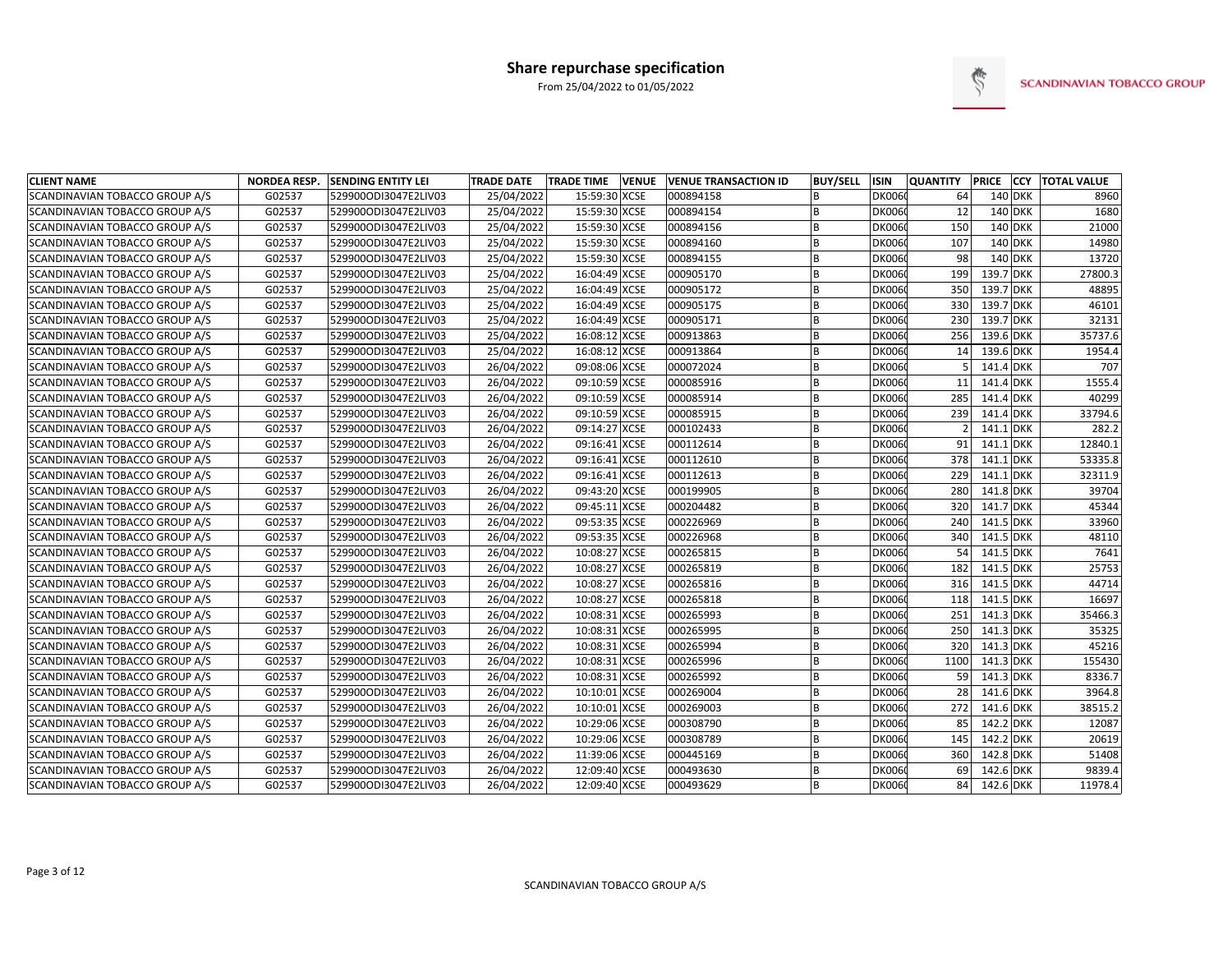

| <b>CLIENT NAME</b>                    | <b>NORDEA RESP.</b> | <b>SENDING ENTITY LEI</b> | <b>TRADE DATE</b> | <b>TRADE TIME</b> | <b>VENUE</b> | <b>VENUE TRANSACTION ID</b> | <b>BUY/SELL</b> | ISIN          | <b>QUANTITY</b> | PRICE     | <b>CCY TOTAL VALUE</b> |
|---------------------------------------|---------------------|---------------------------|-------------------|-------------------|--------------|-----------------------------|-----------------|---------------|-----------------|-----------|------------------------|
| SCANDINAVIAN TOBACCO GROUP A/S        | G02537              | 529900ODI3047E2LIV03      | 26/04/2022        | 12:09:40 XCSE     |              | 000493628                   | <b>B</b>        | <b>DK0060</b> | 147             | 142.6 DKK | 20962.2                |
| SCANDINAVIAN TOBACCO GROUP A/S        | G02537              | 529900ODI3047E2LIV03      | 26/04/2022        | 12:09:40 XCSE     |              | 000493631                   | <b>B</b>        | <b>DK0060</b> | 220             | 142.6 DKK | 31372                  |
| SCANDINAVIAN TOBACCO GROUP A/S        | G02537              | 529900ODI3047E2LIV03      | 26/04/2022        | 12:09:41 XCSE     |              | 000493645                   | B               | <b>DK0060</b> | 193             | 142.5 DKK | 27502.5                |
| SCANDINAVIAN TOBACCO GROUP A/S        | G02537              | 529900ODI3047E2LIV03      | 26/04/2022        | 12:09:41 XCSE     |              | 000493644                   | B               | <b>DK006</b>  | 77              | 142.5 DKK | 10972.5                |
| SCANDINAVIAN TOBACCO GROUP A/S        | G02537              | 529900ODI3047E2LIV03      | 26/04/2022        | 12:09:41 XCSE     |              | 000493646                   | <b>B</b>        | <b>DK006</b>  | 270             | 142.5 DKK | 38475                  |
| SCANDINAVIAN TOBACCO GROUP A/S        | G02537              | 529900ODI3047E2LIV03      | 26/04/2022        | 12:09:41 XCSE     |              | 000493643                   |                 | <b>DK006</b>  | 250             | 142.5 DKK | 35625                  |
| SCANDINAVIAN TOBACCO GROUP A/S        | G02537              | 529900ODI3047E2LIV03      | 26/04/2022        | 12:24:22 XCSE     |              | 000515525                   |                 | <b>DK006</b>  | 57              | 142.7 DKK | 8133.9                 |
| <b>SCANDINAVIAN TOBACCO GROUP A/S</b> | G02537              | 529900ODI3047E2LIV03      | 26/04/2022        | 12:24:22 XCSE     |              | 000515526                   | <b>R</b>        | <b>DK006</b>  | 233             | 142.7 DKK | 33249.1                |
| SCANDINAVIAN TOBACCO GROUP A/S        | G02537              | 529900ODI3047E2LIV03      | 26/04/2022        | 13:03:35 XCSE     |              | 000575722                   | B               | <b>DK006</b>  | 360             | 142.4 DKK | 51264                  |
| <b>SCANDINAVIAN TOBACCO GROUP A/S</b> | G02537              | 529900ODI3047E2LIV03      | 26/04/2022        | 13:03:35 XCSE     |              | 000575723                   |                 | <b>DK006</b>  | 330             | 142.4 DKK | 46992                  |
| SCANDINAVIAN TOBACCO GROUP A/S        | G02537              | 529900ODI3047E2LIV03      | 26/04/2022        | 13:03:35 XCSE     |              | 000575718                   | <b>B</b>        | <b>DK006</b>  | 58              | 142.5 DKK | 8265                   |
| SCANDINAVIAN TOBACCO GROUP A/S        | G02537              | 529900ODI3047E2LIV03      | 26/04/2022        | 13:03:35 XCSE     |              | 000575710                   | <b>B</b>        | <b>DK006</b>  | 13              | 142.5 DKK | 1852.5                 |
| SCANDINAVIAN TOBACCO GROUP A/S        | G02537              | 529900ODI3047E2LIV03      | 26/04/2022        | 13:03:35 XCSE     |              | 000575725                   | <b>B</b>        | <b>DK006</b>  | 250             | 142.4 DKK | 35600                  |
| SCANDINAVIAN TOBACCO GROUP A/S        | G02537              | 529900ODI3047E2LIV03      | 26/04/2022        | 13:03:35 XCSE     |              | 000575721                   | B               | <b>DK006</b>  | 16              | 142.5 DKK | 2280                   |
| SCANDINAVIAN TOBACCO GROUP A/S        | G02537              | 529900ODI3047E2LIV03      | 26/04/2022        | 13:03:35 XCSE     |              | 000575714                   |                 | <b>DK006</b>  | 210             | 142.5 DKK | 29925                  |
| SCANDINAVIAN TOBACCO GROUP A/S        | G02537              | 529900ODI3047E2LIV03      | 26/04/2022        | 13:03:35 XCSE     |              | 000575719                   | <b>B</b>        | <b>DK006</b>  | 92              | 142.5 DKK | 13110                  |
| SCANDINAVIAN TOBACCO GROUP A/S        | G02537              | 529900ODI3047E2LIV03      | 26/04/2022        | 13:03:35 XCSE     |              | 000575720                   | B               | <b>DK006</b>  | 162             | 142.5 DKK | 23085                  |
| SCANDINAVIAN TOBACCO GROUP A/S        | G02537              | 529900ODI3047E2LIV03      | 26/04/2022        | 13:03:35 XCSE     |              | 000575712                   | <b>B</b>        | <b>DK006</b>  | 130             | 142.5 DKK | 18525                  |
| SCANDINAVIAN TOBACCO GROUP A/S        | G02537              | 529900ODI3047E2LIV03      | 26/04/2022        | 13:03:35 XCSE     |              | 000575717                   | <b>B</b>        | <b>DK006</b>  | 292             | 142.5 DKK | 41610                  |
| SCANDINAVIAN TOBACCO GROUP A/S        | G02537              | 529900ODI3047E2LIV03      | 26/04/2022        | 13:03:35 XCSE     |              | 000575711                   | <b>B</b>        | <b>DK006</b>  | 167             | 142.5 DKK | 23797.5                |
| SCANDINAVIAN TOBACCO GROUP A/S        | G02537              | 529900ODI3047E2LIV03      | 26/04/2022        | 14:02:04 XCSE     |              | 000661385                   |                 | <b>DK006</b>  | 107             | 142.8 DKK | 15279.6                |
| SCANDINAVIAN TOBACCO GROUP A/S        | G02537              | 529900ODI3047E2LIV03      | 26/04/2022        | 14:02:04 XCSE     |              | 000661384                   |                 | <b>DK006</b>  | 276             | 142.8 DKK | 39412.8                |
| SCANDINAVIAN TOBACCO GROUP A/S        | G02537              | 529900ODI3047E2LIV03      | 26/04/2022        | 14:02:04 XCSE     |              | 000661383                   |                 | <b>DK006</b>  | 14              | 142.8 DKK | 1999.2                 |
| SCANDINAVIAN TOBACCO GROUP A/S        | G02537              | 529900ODI3047E2LIV03      | 26/04/2022        | 14:02:04 XCSE     |              | 000661381                   | <b>R</b>        | <b>DK006</b>  | 140             | 142.8 DKK | 19992                  |
| SCANDINAVIAN TOBACCO GROUP A/S        | G02537              | 529900ODI3047E2LIV03      | 26/04/2022        | 14:02:04 XCSE     |              | 000661380                   | B               | <b>DK006</b>  | 150             | 142.8 DKK | 21420                  |
| SCANDINAVIAN TOBACCO GROUP A/S        | G02537              | 529900ODI3047E2LIV03      | 26/04/2022        | 14:02:04 XCSE     |              | 000661386                   | B               | <b>DK006</b>  | 155             | 142.8 DKK | 22134                  |
| SCANDINAVIAN TOBACCO GROUP A/S        | G02537              | 529900ODI3047E2LIV03      | 26/04/2022        | 14:14:54 XCSE     |              | 000681836                   | <b>B</b>        | <b>DK006</b>  | 58              | 142.8 DKK | 8282.4                 |
| SCANDINAVIAN TOBACCO GROUP A/S        | G02537              | 529900ODI3047E2LIV03      | 26/04/2022        | 14:14:54 XCSE     |              | 000681838                   | <b>B</b>        | <b>DK006</b>  | 300             | 142.8 DKK | 42840                  |
| SCANDINAVIAN TOBACCO GROUP A/S        | G02537              | 529900ODI3047E2LIV03      | 26/04/2022        | 14:14:54 XCSE     |              | 000681839                   |                 | <b>DK006</b>  | 64              | 142.8 DKK | 9139.2                 |
| SCANDINAVIAN TOBACCO GROUP A/S        | G02537              | 529900ODI3047E2LIV03      | 26/04/2022        | 14:19:58 XCSE     |              | 000690327                   |                 | <b>DK006</b>  |                 | 142.9 DKK | 142.9                  |
| SCANDINAVIAN TOBACCO GROUP A/S        | G02537              | 529900ODI3047E2LIV03      | 26/04/2022        | 14:27:29 XCSE     |              | 000702193                   |                 | <b>DK006</b>  | 279             | 142.9 DKK | 39869.1                |
| <b>SCANDINAVIAN TOBACCO GROUP A/S</b> | G02537              | 529900ODI3047E2LIV03      | 26/04/2022        | 14:37:46 XCSE     |              | 000722818                   | <b>B</b>        | <b>DK006</b>  | 290             | 142.8 DKK | 41412                  |
| SCANDINAVIAN TOBACCO GROUP A/S        | G02537              | 529900ODI3047E2LIV03      | 26/04/2022        | 14:37:46 XCSE     |              | 000722817                   | <b>B</b>        | <b>DK006</b>  | 86              | 142.8 DKK | 12280.8                |
| SCANDINAVIAN TOBACCO GROUP A/S        | G02537              | 529900ODI3047E2LIV03      | 26/04/2022        | 14:37:46 XCSE     |              | 000722816                   | B               | <b>DK006</b>  | 230             | 142.8 DKK | 32844                  |
| SCANDINAVIAN TOBACCO GROUP A/S        | G02537              | 529900ODI3047E2LIV03      | 26/04/2022        | 14:41:54 XCSE     |              | 000734900                   | <b>B</b>        | <b>DK006</b>  | 116             | 142.6 DKK | 16541.6                |
| SCANDINAVIAN TOBACCO GROUP A/S        | G02537              | 529900ODI3047E2LIV03      | 26/04/2022        | 14:41:54 XCSE     |              | 000734902                   | <b>B</b>        | <b>DK006</b>  | 162             | 142.6 DKK | 23101.2                |
| SCANDINAVIAN TOBACCO GROUP A/S        | G02537              | 529900ODI3047E2LIV03      | 26/04/2022        | 14:41:54 XCSE     |              | 000734901                   |                 | <b>DK006</b>  | 42              | 142.6 DKK | 5989.2                 |
| SCANDINAVIAN TOBACCO GROUP A/S        | G02537              | 529900ODI3047E2LIV03      | 26/04/2022        | 14:51:54 XCSE     |              | 000755069                   |                 | <b>DK006</b>  | 220             | 142.6 DKK | 31372                  |
| SCANDINAVIAN TOBACCO GROUP A/S        | G02537              | 529900ODI3047E2LIV03      | 26/04/2022        | 14:53:51 XCSE     |              | 000758873                   |                 | <b>DK0060</b> | 290             | 142.3 DKK | 41267                  |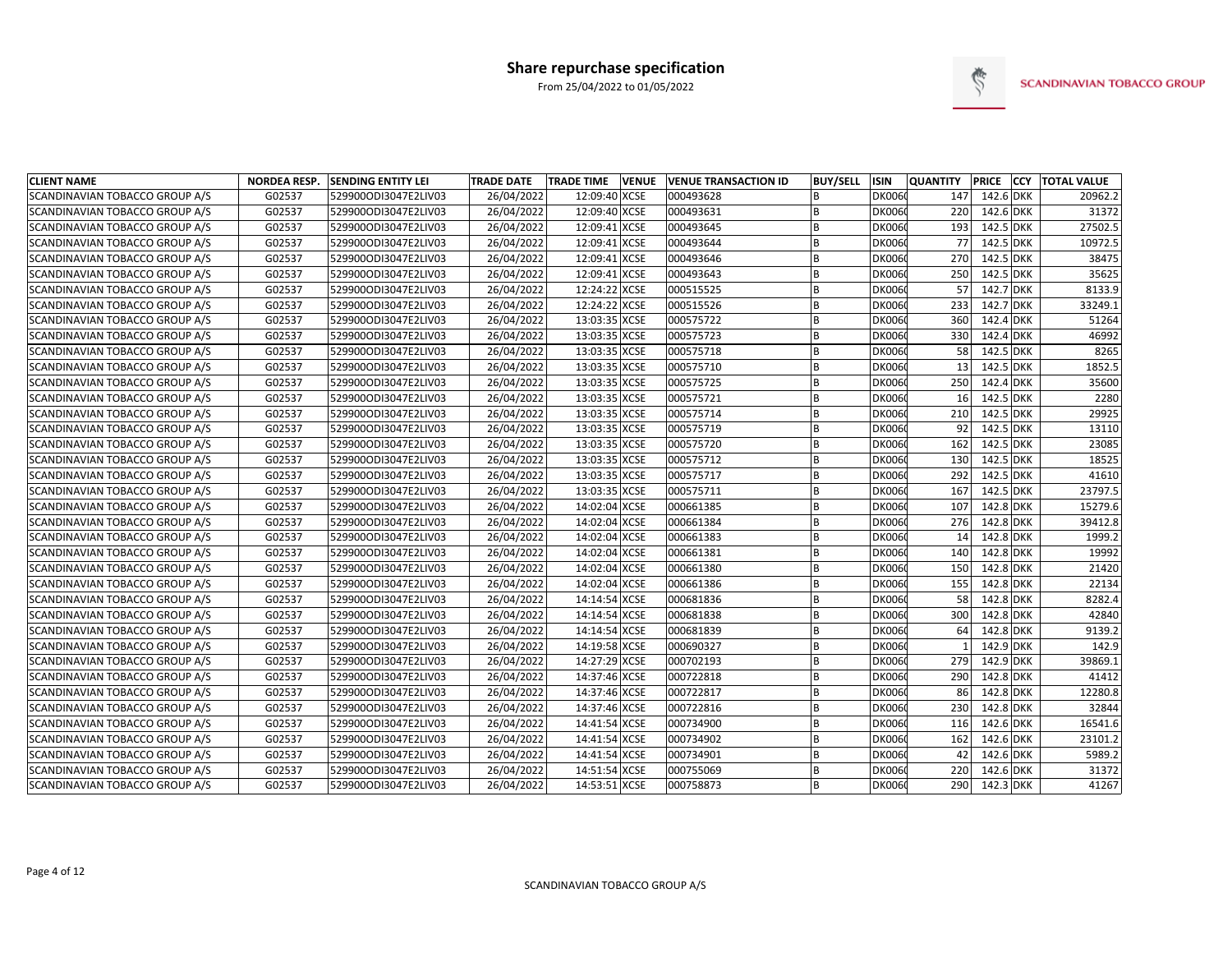

| <b>CLIENT NAME</b>             | <b>NORDEA RESP.</b> | <b>SENDING ENTITY LEI</b> | <b>TRADE DATE</b> | <b>TRADE TIME</b> | <b>VENUE</b> | <b>VENUE TRANSACTION ID</b> | <b>BUY/SELL</b> | ISIN          | <b>QUANTITY</b> |           | PRICE CCY TOTAL VALUE |
|--------------------------------|---------------------|---------------------------|-------------------|-------------------|--------------|-----------------------------|-----------------|---------------|-----------------|-----------|-----------------------|
| SCANDINAVIAN TOBACCO GROUP A/S | G02537              | 529900ODI3047E2LIV03      | 26/04/2022        | 14:53:51          | <b>XCSE</b>  | 000758880                   |                 | <b>DK0060</b> | 360             | 142.2 DKK | 51192                 |
| SCANDINAVIAN TOBACCO GROUP A/S | G02537              | 529900ODI3047E2LIV03      | 26/04/2022        | 14:53:51 XCSE     |              | 000758876                   | B               | <b>DK0060</b> | 250             | 142.3 DKK | 35575                 |
| SCANDINAVIAN TOBACCO GROUP A/S | G02537              | 529900ODI3047E2LIV03      | 26/04/2022        | 14:53:51 XCSE     |              | 000758868                   | B               | <b>DK006</b>  | 260             | 142.4 DKK | 37024                 |
| SCANDINAVIAN TOBACCO GROUP A/S | G02537              | 529900ODI3047E2LIV03      | 26/04/2022        | 14:53:51 XCSE     |              | 000758869                   | B               | <b>DK006</b>  | 320             | 142.4 DKK | 45568                 |
| SCANDINAVIAN TOBACCO GROUP A/S | G02537              | 529900ODI3047E2LIV03      | 26/04/2022        | 14:53:51 XCSE     |              | 000758875                   | B               | <b>DK006</b>  | 350             | 142.3 DKK | 49805                 |
| SCANDINAVIAN TOBACCO GROUP A/S | G02537              | 529900ODI3047E2LIV03      | 26/04/2022        | 14:53:51 XCSE     |              | 000758863                   |                 | <b>DK006</b>  | 350             | 142.5 DKK | 49875                 |
| SCANDINAVIAN TOBACCO GROUP A/S | G02537              | 529900ODI3047E2LIV03      | 26/04/2022        | 14:53:51 XCSE     |              | 000758866                   |                 | <b>DK006</b>  | 390             | 142.5 DKK | 55575                 |
| SCANDINAVIAN TOBACCO GROUP A/S | G02537              | 529900ODI3047E2LIV03      | 26/04/2022        | 14:53:51 XCSE     |              | 000758874                   | <b>B</b>        | <b>DK006</b>  | 340             | 142.3 DKK | 48382                 |
| SCANDINAVIAN TOBACCO GROUP A/S | G02537              | 529900ODI3047E2LIV03      | 26/04/2022        | 14:53:51 XCSE     |              | 000758870                   | <b>B</b>        | <b>DK006</b>  | 230             | 142.4 DKK | 32752                 |
| SCANDINAVIAN TOBACCO GROUP A/S | G02537              | 529900ODI3047E2LIV03      | 26/04/2022        | 14:59:53 XCSE     |              | 000769210                   | <b>B</b>        | <b>DK006</b>  | 150             | 142.1 DKK | 21315                 |
| SCANDINAVIAN TOBACCO GROUP A/S | G02537              | 529900ODI3047E2LIV03      | 26/04/2022        | 14:59:53 XCSE     |              | 000769211                   | <b>B</b>        | <b>DK006</b>  | 100             | 142.1 DKK | 14210                 |
| SCANDINAVIAN TOBACCO GROUP A/S | G02537              | 529900ODI3047E2LIV03      | 26/04/2022        | 15:14:59 XCSE     |              | 000801351                   | B               | <b>DK006</b>  | 50              | 141.8 DKK | 7090                  |
| SCANDINAVIAN TOBACCO GROUP A/S | G02537              | 529900ODI3047E2LIV03      | 26/04/2022        | 15:14:59 XCSE     |              | 000801352                   | <b>B</b>        | <b>DK006</b>  | 100             | 141.8 DKK | 14180                 |
| SCANDINAVIAN TOBACCO GROUP A/S | G02537              | 529900ODI3047E2LIV03      | 26/04/2022        | 15:14:59 XCSE     |              | 000801353                   | B               | <b>DK006</b>  | 550             | 141.8 DKK | 77990                 |
| SCANDINAVIAN TOBACCO GROUP A/S | G02537              | 529900ODI3047E2LIV03      | 26/04/2022        | 15:14:59 XCSE     |              | 000801349                   | <sub>B</sub>    | <b>DK006</b>  | 150             | 141.8 DKK | 21270                 |
| SCANDINAVIAN TOBACCO GROUP A/S | G02537              | 529900ODI3047E2LIV03      | 26/04/2022        | 15:14:59 XCSE     |              | 000801348                   | <sub>B</sub>    | <b>DK006</b>  | 270             | 141.9 DKK | 38313                 |
| SCANDINAVIAN TOBACCO GROUP A/S | G02537              | 529900ODI3047E2LIV03      | 26/04/2022        | 15:14:59 XCSE     |              | 000801347                   | B               | <b>DK006</b>  | 280             | 141.9 DKK | 39732                 |
| SCANDINAVIAN TOBACCO GROUP A/S | G02537              | 529900ODI3047E2LIV03      | 26/04/2022        | 15:14:59 XCSE     |              | 000801350                   | <b>B</b>        | <b>DK006</b>  | 150             | 141.8 DKK | 21270                 |
| SCANDINAVIAN TOBACCO GROUP A/S | G02537              | 529900ODI3047E2LIV03      | 26/04/2022        | 15:18:57 XCSE     |              | 000809593                   | B               | <b>DK006</b>  | 20              | 141.7 DKK | 2834                  |
| SCANDINAVIAN TOBACCO GROUP A/S | G02537              | 529900ODI3047E2LIV03      | 26/04/2022        | 15:19:38 XCSE     |              | 000810625                   | <b>B</b>        | <b>DK006</b>  | 300             | 141.7 DKK | 42510                 |
| SCANDINAVIAN TOBACCO GROUP A/S | G02537              | 529900ODI3047E2LIV03      | 26/04/2022        | 15:31:58 XCSE     |              | 000840393                   | B               | <b>DK006</b>  | 153             | 141.6 DKK | 21664.8               |
| SCANDINAVIAN TOBACCO GROUP A/S | G02537              | 529900ODI3047E2LIV03      | 26/04/2022        | 15:31:58 XCSE     |              | 000840394                   | <b>B</b>        | <b>DK006</b>  | 87              | 141.6 DKK | 12319.2               |
| SCANDINAVIAN TOBACCO GROUP A/S | G02537              | 529900ODI3047E2LIV03      | 26/04/2022        | 15:31:58 XCSE     |              | 000840391                   |                 | <b>DK006</b>  | 173             | 141.6 DKK | 24496.8               |
| SCANDINAVIAN TOBACCO GROUP A/S | G02537              | 529900ODI3047E2LIV03      | 26/04/2022        | 15:31:58 XCSE     |              | 000840392                   |                 | <b>DK006</b>  | 147             | 141.6 DKK | 20815.2               |
| SCANDINAVIAN TOBACCO GROUP A/S | G02537              | 529900ODI3047E2LIV03      | 26/04/2022        | 16:12:57 XCSE     |              | 000960423                   | <b>B</b>        | <b>DK006</b>  | 52              | 142 DKK   | 7384                  |
| SCANDINAVIAN TOBACCO GROUP A/S | G02537              | 529900ODI3047E2LIV03      | 26/04/2022        | 16:12:57 XCSE     |              | 000960424                   |                 | <b>DK006</b>  | 248             | 142 DKK   | 35216                 |
| SCANDINAVIAN TOBACCO GROUP A/S | G02537              | 529900ODI3047E2LIV03      | 26/04/2022        | 16:15:37 XCSE     |              | 000968062                   | <b>B</b>        | <b>DK006</b>  | 200             | 141.9 DKK | 28380                 |
| SCANDINAVIAN TOBACCO GROUP A/S | G02537              | 529900ODI3047E2LIV03      | 26/04/2022        | 16:15:37 XCSE     |              | 000968064                   | B               | <b>DK006</b>  | 250             | 141.9 DKK | 35475                 |
| SCANDINAVIAN TOBACCO GROUP A/S | G02537              | 529900ODI3047E2LIV03      | 26/04/2022        | 16:15:37 XCSE     |              | 000968067                   | <b>B</b>        | <b>DK006</b>  | 270             | 141.9 DKK | 38313                 |
| SCANDINAVIAN TOBACCO GROUP A/S | G02537              | 529900ODI3047E2LIV03      | 26/04/2022        | 16:15:37 XCSE     |              | 000968065                   | B               | <b>DK006</b>  | 346             | 141.9 DKK | 49097.4               |
| SCANDINAVIAN TOBACCO GROUP A/S | G02537              | 529900ODI3047E2LIV03      | 26/04/2022        | 16:15:37 XCSE     |              | 000968063                   | <b>B</b>        | <b>DK006</b>  | 140             | 141.9 DKK | 19866                 |
| SCANDINAVIAN TOBACCO GROUP A/S | G02537              | 529900ODI3047E2LIV03      | 26/04/2022        | 16:15:37 XCSE     |              | 000968066                   | <b>B</b>        | <b>DK006</b>  | 14              | 141.9 DKK | 1986.6                |
| SCANDINAVIAN TOBACCO GROUP A/S | G02537              | 529900ODI3047E2LIV03      | 26/04/2022        | 16:19:05 XCSE     |              | 000978623                   | <b>B</b>        | <b>DK006</b>  | 350             | 141.8 DKK | 49630                 |
| SCANDINAVIAN TOBACCO GROUP A/S | G02537              | 529900ODI3047E2LIV03      | 26/04/2022        | 16:20:55 XCSE     |              | 000984079                   | B               | <b>DK006</b>  | 134             | 141.7 DKK | 18987.8               |
| SCANDINAVIAN TOBACCO GROUP A/S | G02537              | 529900ODI3047E2LIV03      | 26/04/2022        | 16:21:17 XCSE     |              | 000985458                   | B               | <b>DK006</b>  | 76              | 141.7 DKK | 10769.2               |
| SCANDINAVIAN TOBACCO GROUP A/S | G02537              | 529900ODI3047E2LIV03      | 26/04/2022        | 16:21:53 XCSE     |              | 000987954                   |                 | <b>DK006</b>  | 45              | 141.6 DKK | 6372                  |
| SCANDINAVIAN TOBACCO GROUP A/S | G02537              | 529900ODI3047E2LIV03      | 26/04/2022        | 16:21:53 XCSE     |              | 000987953                   | B               | <b>DK006</b>  | 245             | 141.6 DKK | 34692                 |
| SCANDINAVIAN TOBACCO GROUP A/S | G02537              | 529900ODI3047E2LIV03      | 26/04/2022        | 16:29:26 XCSE     |              | 001010442                   | <b>B</b>        | <b>DK006</b>  | 163             | 141.4 DKK | 23048.2               |
| SCANDINAVIAN TOBACCO GROUP A/S | G02537              | 529900ODI3047E2LIV03      | 26/04/2022        | 16:29:26 XCSE     |              | 001010444                   |                 | <b>DK0060</b> | 65              | 141.4 DKK | 9191                  |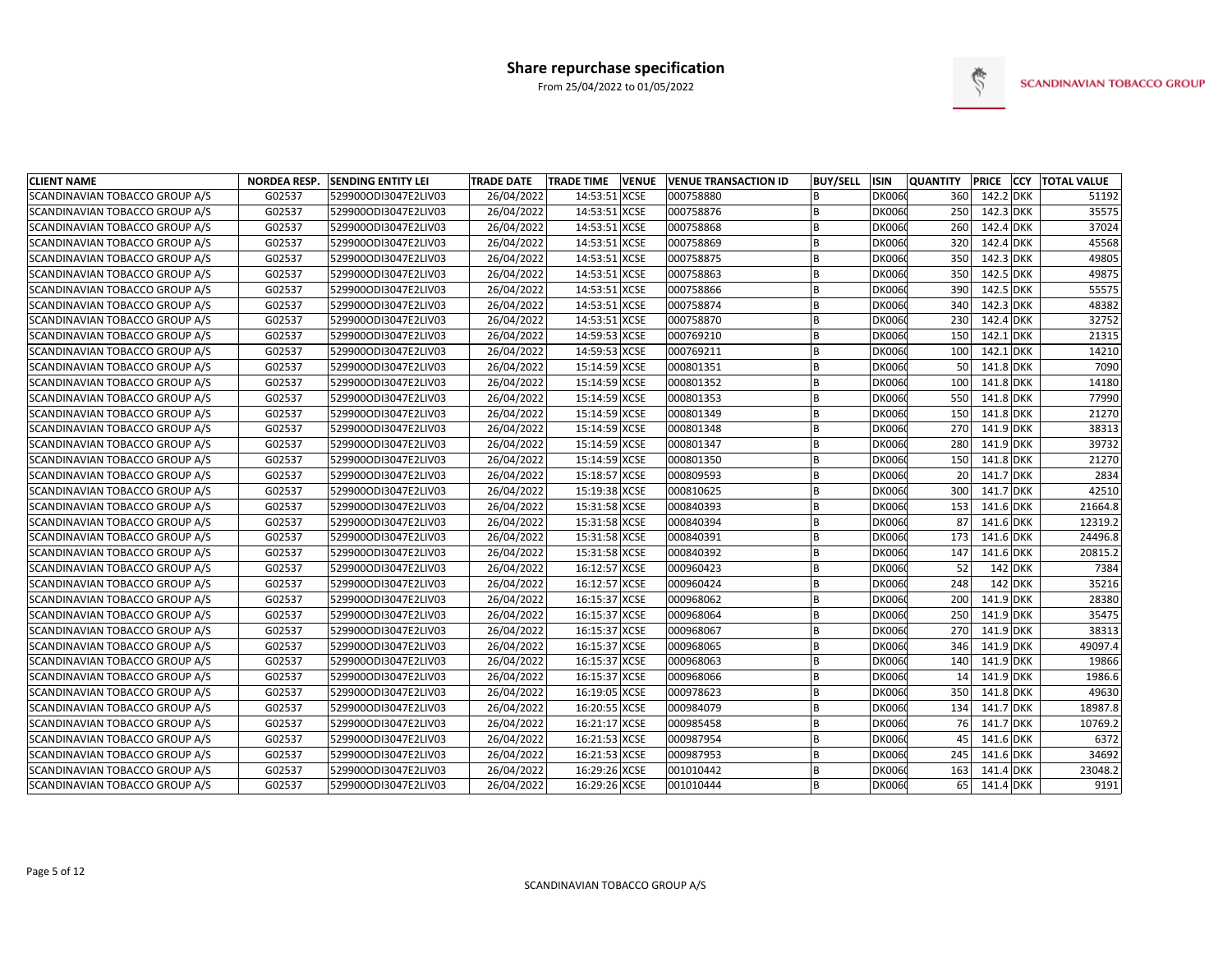

| <b>CLIENT NAME</b>                    | <b>NORDEA RESP.</b> | <b>SENDING ENTITY LEI</b> | <b>TRADE DATE</b> | <b>TRADE TIME</b><br><b>VENUE</b> | <b>VENUE TRANSACTION ID</b> | <b>BUY/SELL</b> | <b>ISIN</b>   | <b>QUANTITY</b> |           | PRICE CCY TOTAL VALUE |
|---------------------------------------|---------------------|---------------------------|-------------------|-----------------------------------|-----------------------------|-----------------|---------------|-----------------|-----------|-----------------------|
| SCANDINAVIAN TOBACCO GROUP A/S        | G02537              | 529900ODI3047E2LIV03      | 26/04/2022        | 16:29:26 XCSE                     | 001010443                   | <b>B</b>        | <b>DK0060</b> | 11              | 141.4 DKK | 1555.4                |
| SCANDINAVIAN TOBACCO GROUP A/S        | G02537              | 529900ODI3047E2LIV03      | 26/04/2022        | 16:29:26 XCSE                     | 001010454                   | B               | <b>DK0060</b> | 131             | 141.4 DKK | 18523.4               |
| SCANDINAVIAN TOBACCO GROUP A/S        | G02537              | 529900ODI3047E2LIV03      | 26/04/2022        | 16:29:26 XCSE                     | 001010441                   | <b>B</b>        | <b>DK006</b>  | 217             | 141.4 DKK | 30683.8               |
| SCANDINAVIAN TOBACCO GROUP A/S        | G02537              | 529900ODI3047E2LIV03      | 26/04/2022        | 16:29:27 XCSE                     | 001010477                   |                 | <b>DK006</b>  | 350             | 141.4 DKK | 49490                 |
| SCANDINAVIAN TOBACCO GROUP A/S        | G02537              | 529900ODI3047E2LIV03      | 26/04/2022        | 16:29:27 XCSE                     | 001010476                   |                 | <b>DK006</b>  | 73              | 141.4 DKK | 10322.2               |
| SCANDINAVIAN TOBACCO GROUP A/S        | G02537              | 529900ODI3047E2LIV03      | 26/04/2022        | 16:42:05 XCSE                     | 001052719                   |                 | <b>DK006</b>  | 270             | 141.6 DKK | 38232                 |
| <b>SCANDINAVIAN TOBACCO GROUP A/S</b> | G02537              | 529900ODI3047E2LIV03      | 26/04/2022        | 16:42:05 XCSE                     | 001052720                   | <b>B</b>        | <b>DK006</b>  | 80              | 141.6 DKK | 11328                 |
| SCANDINAVIAN TOBACCO GROUP A/S        | G02537              | 529900ODI3047E2LIV03      | 26/04/2022        | 16:42:05 XCSE                     | 001052718                   | <b>B</b>        | <b>DK006</b>  | 290             | 141.6 DKK | 41064                 |
| SCANDINAVIAN TOBACCO GROUP A/S        | G02537              | 529900ODI3047E2LIV03      | 26/04/2022        | 16:44:36 XCSE                     | 001061157                   | B               | <b>DK006</b>  | 220             | 141.4 DKK | 31108                 |
| SCANDINAVIAN TOBACCO GROUP A/S        | G02537              | 529900ODI3047E2LIV03      | 26/04/2022        | 16:47:04 XCSE                     | 001069269                   | B               | <b>DK006</b>  | 51              | 141.4 DKK | 7211.4                |
| SCANDINAVIAN TOBACCO GROUP A/S        | G02537              | 529900ODI3047E2LIV03      | 26/04/2022        | 16:47:05 XCSE                     | 001069286                   | B               | <b>DK006</b>  | 187             | 141.4 DKK | 26441.8               |
| SCANDINAVIAN TOBACCO GROUP A/S        | G02537              | 529900ODI3047E2LIV03      | 26/04/2022        | 16:47:05 XCSE                     | 001069287                   | <b>B</b>        | <b>DK006</b>  | 62              | 141.4 DKK | 8766.8                |
| SCANDINAVIAN TOBACCO GROUP A/S        | G02537              | 529900ODI3047E2LIV03      | 27/04/2022        | 09:07:16 XCSE                     | 000073051                   | B               | <b>DK006</b>  | 290             | 140.6 DKK | 40774                 |
| SCANDINAVIAN TOBACCO GROUP A/S        | G02537              | 529900ODI3047E2LIV03      | 27/04/2022        | 09:16:37 XCSE                     | 000118715                   | <b>B</b>        | <b>DK006</b>  | 340             | 140.1 DKK | 47634                 |
| <b>SCANDINAVIAN TOBACCO GROUP A/S</b> | G02537              | 529900ODI3047E2LIV03      | 27/04/2022        | 09:21:32 XCSE                     | 000139524                   | <sub>B</sub>    | <b>DK006</b>  | 99              | 140.4 DKK | 13899.6               |
| SCANDINAVIAN TOBACCO GROUP A/S        | G02537              | 529900ODI3047E2LIV03      | 27/04/2022        | 09:21:32 XCSE                     | 000139523                   | B               | <b>DK006</b>  | 201             | 140.4 DKK | 28220.4               |
| SCANDINAVIAN TOBACCO GROUP A/S        | G02537              | 529900ODI3047E2LIV03      | 27/04/2022        | 09:26:39 XCSE                     | 000159047                   | B               | <b>DK0060</b> | 210             | 140.1 DKK | 29421                 |
| SCANDINAVIAN TOBACCO GROUP A/S        | G02537              | 529900ODI3047E2LIV03      | 27/04/2022        | 09:26:39 XCSE                     | 000159050                   | <b>B</b>        | <b>DK006</b>  | 250             | 140 DKK   | 35000                 |
| SCANDINAVIAN TOBACCO GROUP A/S        | G02537              | 529900ODI3047E2LIV03      | 27/04/2022        | 09:26:40 XCSE                     | 000159154                   | <b>B</b>        | <b>DK006</b>  | 363             | 139.8 DKK | 50747.4               |
| SCANDINAVIAN TOBACCO GROUP A/S        | G02537              | 529900ODI3047E2LIV03      | 27/04/2022        | 09:26:40 XCSE                     | 000159153                   |                 | <b>DK006</b>  | 67              | 139.8 DKK | 9366.6                |
| SCANDINAVIAN TOBACCO GROUP A/S        | G02537              | 529900ODI3047E2LIV03      | 27/04/2022        | 10:03:03 XCSE                     | 000278803                   |                 | <b>DK006</b>  | 198             | 140.8 DKK | 27878.4               |
| SCANDINAVIAN TOBACCO GROUP A/S        | G02537              | 529900ODI3047E2LIV03      | 27/04/2022        | 10:03:03 XCSE                     | 000278806                   |                 | <b>DK006</b>  | 62              | 140.8 DKK | 8729.6                |
| SCANDINAVIAN TOBACCO GROUP A/S        | G02537              | 529900ODI3047E2LIV03      | 27/04/2022        | 10:03:03 XCSE                     | 000278804                   |                 | <b>DK006</b>  | 72              | 140.8 DKK | 10137.6               |
| SCANDINAVIAN TOBACCO GROUP A/S        | G02537              | 529900ODI3047E2LIV03      | 27/04/2022        | 10:03:03 XCSE                     | 000278805                   | <b>B</b>        | <b>DK006</b>  | 228             | 140.8 DKK | 32102.4               |
| SCANDINAVIAN TOBACCO GROUP A/S        | G02537              | 529900ODI3047E2LIV03      | 27/04/2022        | 10:03:05 XCSE                     | 000279008                   |                 | <b>DK006</b>  | 134             | 140.7 DKK | 18853.8               |
| SCANDINAVIAN TOBACCO GROUP A/S        | G02537              | 529900ODI3047E2LIV03      | 27/04/2022        | 10:03:05 XCSE                     | 000279009                   |                 | <b>DK006</b>  | 150             | 140.7 DKK | 21105                 |
| SCANDINAVIAN TOBACCO GROUP A/S        | G02537              | 529900ODI3047E2LIV03      | 27/04/2022        | 10:03:05 XCSE                     | 000279010                   | <b>B</b>        | <b>DK006</b>  | 36              | 140.7 DKK | 5065.2                |
| SCANDINAVIAN TOBACCO GROUP A/S        | G02537              | 529900ODI3047E2LIV03      | 27/04/2022        | 10:07:37 XCSE                     | 000291758                   | B               | <b>DK006</b>  | 18              | 140.5 DKK | 2529                  |
| SCANDINAVIAN TOBACCO GROUP A/S        | G02537              | 529900ODI3047E2LIV03      | 27/04/2022        | 10:07:37 XCSE                     | 000291759                   |                 | <b>DK006</b>  | 95              | 140.5 DKK | 13347.5               |
| SCANDINAVIAN TOBACCO GROUP A/S        | G02537              | 529900ODI3047E2LIV03      | 27/04/2022        | 10:33:47 XCSE                     | 000353569                   | B               | <b>DK006</b>  | 310             | 140.9 DKK | 43679                 |
| SCANDINAVIAN TOBACCO GROUP A/S        | G02537              | 529900ODI3047E2LIV03      | 27/04/2022        | 11:08:16 XCSE                     | 000420955                   | <sub>B</sub>    | <b>DK006</b>  | 76              | 141.8 DKK | 10776.8               |
| SCANDINAVIAN TOBACCO GROUP A/S        | G02537              | 529900ODI3047E2LIV03      | 27/04/2022        | 11:08:16 XCSE                     | 000420954                   | <sub>B</sub>    | <b>DK006</b>  | 354             | 141.8 DKK | 50197.2               |
| SCANDINAVIAN TOBACCO GROUP A/S        | G02537              | 529900ODI3047E2LIV03      | 27/04/2022        | 11:38:41 XCSE                     | 000477911                   | B               | <b>DK006</b>  | 231             | 142.1 DKK | 32825.1               |
| SCANDINAVIAN TOBACCO GROUP A/S        | G02537              | 529900ODI3047E2LIV03      | 27/04/2022        | 11:38:41 XCSE                     | 000477910                   | <b>B</b>        | <b>DK006</b>  | 19              | 142.1 DKK | 2699.9                |
| SCANDINAVIAN TOBACCO GROUP A/S        | G02537              | 529900ODI3047E2LIV03      | 27/04/2022        | 13:13:02 XCSE                     | 000639024                   | B               | <b>DK006</b>  | 142             | $143$ DKK | 20306                 |
| SCANDINAVIAN TOBACCO GROUP A/S        | G02537              | 529900ODI3047E2LIV03      | 27/04/2022        | 13:13:02 XCSE                     | 000639026                   | <b>B</b>        | <b>DK006</b>  | 3               | $143$ DKK | 429                   |
| SCANDINAVIAN TOBACCO GROUP A/S        | G02537              | 529900ODI3047E2LIV03      | 27/04/2022        | 13:13:02 XCSE                     | 000639025                   | <b>B</b>        | <b>DK0060</b> | 24              | 143 DKK   | 3432                  |
| SCANDINAVIAN TOBACCO GROUP A/S        | G02537              | 529900ODI3047E2LIV03      | 27/04/2022        | 13:24:31 XCSE                     | 000656060                   |                 | <b>DK006</b>  | 40              | 142.9 DKK | 5716                  |
| SCANDINAVIAN TOBACCO GROUP A/S        | G02537              | 529900ODI3047E2LIV03      | 27/04/2022        | 13:24:31 XCSE                     | 000656056                   |                 | <b>DK0060</b> | 148             | 142.9 DKK | 21149.2               |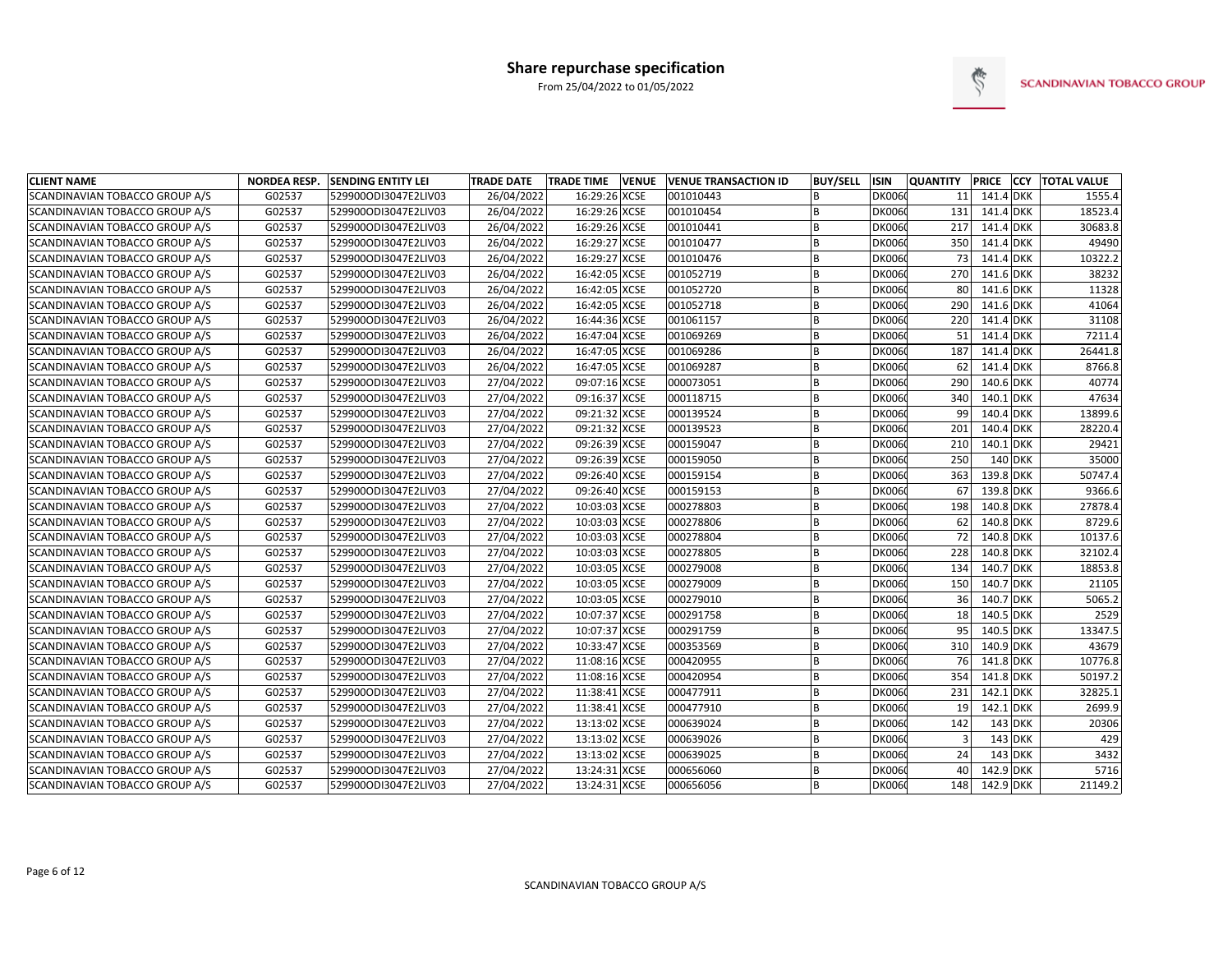

| <b>CLIENT NAME</b>             | <b>NORDEA RESP.</b> | <b>SENDING ENTITY LEI</b> | <b>TRADE DATE</b> | <b>TRADE TIME</b> | <b>VENUE</b> | <b>VENUE TRANSACTION ID</b> | <b>BUY/SELL</b> | <b>ISIN</b>   | <b>QUANTITY</b> | <b>PRICE</b> | <b>CCY TOTAL VALUE</b> |
|--------------------------------|---------------------|---------------------------|-------------------|-------------------|--------------|-----------------------------|-----------------|---------------|-----------------|--------------|------------------------|
| SCANDINAVIAN TOBACCO GROUP A/S | G02537              | 529900ODI3047E2LIV03      | 27/04/2022        | 13:24:31 XCSE     |              | 000656049                   |                 | <b>DK0060</b> | 41              | 143 DKK      | 5863                   |
| SCANDINAVIAN TOBACCO GROUP A/S | G02537              | 529900ODI3047E2LIV03      | 27/04/2022        | 13:24:31 XCSE     |              | 000656139                   | B               | <b>DK0060</b> | 240             | 142.8 DKK    | 34272                  |
| SCANDINAVIAN TOBACCO GROUP A/S | G02537              | 529900ODI3047E2LIV03      | 27/04/2022        | 13:24:31 XCSE     |              | 000656061                   | B               | <b>DK0060</b> | 24              | 142.9 DKK    | 3429.6                 |
| SCANDINAVIAN TOBACCO GROUP A/S | G02537              | 529900ODI3047E2LIV03      | 27/04/2022        | 13:24:31 XCSE     |              | 000656051                   | B               | <b>DK0060</b> | 350             | $143$ DKK    | 50050                  |
| SCANDINAVIAN TOBACCO GROUP A/S | G02537              | 529900ODI3047E2LIV03      | 27/04/2022        | 13:24:31 XCSE     |              | 000656055                   | B               | <b>DK0060</b> | 94              | 142.9 DKK    | 13432.6                |
| SCANDINAVIAN TOBACCO GROUP A/S | G02537              | 529900ODI3047E2LIV03      | 27/04/2022        | 13:24:31 XCSE     |              | 000656059                   |                 | <b>DK0060</b> | 14              | 142.9 DKK    | 2000.6                 |
| SCANDINAVIAN TOBACCO GROUP A/S | G02537              | 529900ODI3047E2LIV03      | 27/04/2022        | 13:24:33 XCSE     |              | 000656910                   | <b>B</b>        | <b>DK006</b>  | 39              | 142.7 DKK    | 5565.3                 |
| SCANDINAVIAN TOBACCO GROUP A/S | G02537              | 529900ODI3047E2LIV03      | 27/04/2022        | 13:24:33 XCSE     |              | 000656912                   | B               | <b>DK006</b>  | 280             | 142.7 DKK    | 39956                  |
| SCANDINAVIAN TOBACCO GROUP A/S | G02537              | 529900ODI3047E2LIV03      | 27/04/2022        | 13:24:33 XCSE     |              | 000656911                   | <b>B</b>        | <b>DK006</b>  | 311             | 142.7 DKK    | 44379.7                |
| SCANDINAVIAN TOBACCO GROUP A/S | G02537              | 529900ODI3047E2LIV03      | 27/04/2022        | 14:02:14 XCSE     |              | 000712134                   |                 | <b>DK0060</b> | 70              | 142.7 DKK    | 9989                   |
| SCANDINAVIAN TOBACCO GROUP A/S | G02537              | 529900ODI3047E2LIV03      | 27/04/2022        | 14:02:14 XCSE     |              | 000712133                   | B               | <b>DK0060</b> | 300             | 142.7 DKK    | 42810                  |
| SCANDINAVIAN TOBACCO GROUP A/S | G02537              | 529900ODI3047E2LIV03      | 27/04/2022        | 14:23:28 XCSE     |              | 000744617                   | B               | <b>DK0060</b> | 51              | 142.7 DKK    | 7277.7                 |
| SCANDINAVIAN TOBACCO GROUP A/S | G02537              | 529900ODI3047E2LIV03      | 27/04/2022        | 14:23:28 XCSE     |              | 000744618                   | B               | <b>DK0060</b> | 150             | 142.7 DKK    | 21405                  |
| SCANDINAVIAN TOBACCO GROUP A/S | G02537              | 529900ODI3047E2LIV03      | 27/04/2022        | 14:23:28 XCSE     |              | 000744619                   | B               | <b>DK006</b>  | 99              | 142.7 DKK    | 14127.3                |
| SCANDINAVIAN TOBACCO GROUP A/S | G02537              | 529900ODI3047E2LIV03      | 27/04/2022        | 14:49:35 XCSE     |              | 000785225                   | <b>B</b>        | <b>DK0060</b> | 280             | 142.8 DKK    | 39984                  |
| SCANDINAVIAN TOBACCO GROUP A/S | G02537              | 529900ODI3047E2LIV03      | 27/04/2022        | 14:58:37 XCSE     |              | 000800356                   | B               | <b>DK0060</b> | 44              | 142.7 DKK    | 6278.8                 |
| SCANDINAVIAN TOBACCO GROUP A/S | G02537              | 529900ODI3047E2LIV03      | 27/04/2022        | 15:32:11 XCSE     |              | 000864951                   | B               | <b>DK006</b>  | 310             | 142.8 DKK    | 44268                  |
| SCANDINAVIAN TOBACCO GROUP A/S | G02537              | 529900ODI3047E2LIV03      | 27/04/2022        | 15:33:17 XCSE     |              | 000868818                   | B               | <b>DK006</b>  | 330             | 142.7 DKK    | 47091                  |
| SCANDINAVIAN TOBACCO GROUP A/S | G02537              | 529900ODI3047E2LIV03      | 27/04/2022        | 15:33:17 XCSE     |              | 000868820                   | B               | <b>DK0060</b> | 194             | 142.7 DKK    | 27683.8                |
| SCANDINAVIAN TOBACCO GROUP A/S | G02537              | 529900ODI3047E2LIV03      | 27/04/2022        | 15:33:17 XCSE     |              | 000868817                   | B               | <b>DK0060</b> | 246             | 142.7 DKK    | 35104.2                |
| SCANDINAVIAN TOBACCO GROUP A/S | G02537              | 529900ODI3047E2LIV03      | 27/04/2022        | 15:33:17 XCSE     |              | 000868819                   | B               | <b>DK0060</b> | 230             | 142.7 DKK    | 32821                  |
| SCANDINAVIAN TOBACCO GROUP A/S | G02537              | 529900ODI3047E2LIV03      | 27/04/2022        | 15:33:17 XCSE     |              | 000868821                   | B               | <b>DK006</b>  | 182             | 142.7 DKK    | 25971.4                |
| SCANDINAVIAN TOBACCO GROUP A/S | G02537              | 529900ODI3047E2LIV03      | 27/04/2022        | 15:33:19 XCSE     |              | 000868926                   | B               | <b>DK0060</b> | 14              | 142.7 DKK    | 1997.8                 |
| SCANDINAVIAN TOBACCO GROUP A/S | G02537              | 529900ODI3047E2LIV03      | 27/04/2022        | 15:41:31 XCSE     |              | 000895028                   | B               | <b>DK006</b>  | 330             | 142.6 DKK    | 47058                  |
| SCANDINAVIAN TOBACCO GROUP A/S | G02537              | 529900ODI3047E2LIV03      | 27/04/2022        | 15:41:31 XCSE     |              | 000895029                   | B               | <b>DK0060</b> | 340             | 142.6 DKK    | 48484                  |
| SCANDINAVIAN TOBACCO GROUP A/S | G02537              | 529900ODI3047E2LIV03      | 27/04/2022        | 15:41:31 XCSE     |              | 000895025                   | B               | <b>DK0060</b> | 300             | 142.6 DKK    | 42780                  |
| SCANDINAVIAN TOBACCO GROUP A/S | G02537              | 529900ODI3047E2LIV03      | 27/04/2022        | 15:41:31 XCSE     |              | 000895030                   | <b>B</b>        | <b>DK0060</b> | 330             | 142.6 DKK    | 47058                  |
| SCANDINAVIAN TOBACCO GROUP A/S | G02537              | 529900ODI3047E2LIV03      | 27/04/2022        | 15:41:31 XCSE     |              | 000895026                   | B               | <b>DK0060</b> | 380             | 142.6 DKK    | 54188                  |
| SCANDINAVIAN TOBACCO GROUP A/S | G02537              | 529900ODI3047E2LIV03      | 27/04/2022        | 15:41:31 XCSE     |              | 000895027                   | B               | <b>DK0060</b> | 200             | 142.6 DKK    | 28520                  |
| SCANDINAVIAN TOBACCO GROUP A/S | G02537              | 529900ODI3047E2LIV03      | 27/04/2022        | 16:02:33 XCSE     |              | 000956847                   | B               | <b>DK006</b>  | 250             | 142.8 DKK    | 35700                  |
| SCANDINAVIAN TOBACCO GROUP A/S | G02537              | 529900ODI3047E2LIV03      | 27/04/2022        | 16:11:44 XCSE     |              | 000982557                   | B               | <b>DK0060</b> | 240             | 142.9 DKK    | 34296                  |
| SCANDINAVIAN TOBACCO GROUP A/S | G02537              | 529900ODI3047E2LIV03      | 27/04/2022        | 16:20:00 XCSE     |              | 001007933                   | B               | <b>DK006</b>  | 310             | 142.7 DKK    | 44237                  |
| SCANDINAVIAN TOBACCO GROUP A/S | G02537              | 529900ODI3047E2LIV03      | 27/04/2022        | 16:20:00 XCSE     |              | 001007930                   | B               | <b>DK006</b>  | 350             | 142.8 DKK    | 49980                  |
| SCANDINAVIAN TOBACCO GROUP A/S | G02537              | 529900ODI3047E2LIV03      | 27/04/2022        | 16:20:00 XCSE     |              | 001007931                   | B               | <b>DK006</b>  | 320             | 142.7 DKK    | 45664                  |
| SCANDINAVIAN TOBACCO GROUP A/S | G02537              | 529900ODI3047E2LIV03      | 27/04/2022        | 16:20:00 XCSE     |              | 001007936                   | B               | <b>DK0060</b> | 261             | 142.8 DKK    | 37270.8                |
| SCANDINAVIAN TOBACCO GROUP A/S | G02537              | 529900ODI3047E2LIV03      | 27/04/2022        | 16:20:00 XCSE     |              | 001007937                   | B               | <b>DK0060</b> | q               | 142.8 DKK    | 1285.2                 |
| SCANDINAVIAN TOBACCO GROUP A/S | G02537              | 529900ODI3047E2LIV03      | 27/04/2022        | 16:30:35 XCSE     |              | 001039719                   | B               | <b>DK0060</b> | 230             | 142.6 DKK    | 32798                  |
| SCANDINAVIAN TOBACCO GROUP A/S | G02537              | 529900ODI3047E2LIV03      | 27/04/2022        | 16:30:35 XCSE     |              | 001039721                   | <b>B</b>        | <b>DK0060</b> | 290             | 142.6 DKK    | 41354                  |
| SCANDINAVIAN TOBACCO GROUP A/S | G02537              | 529900ODI3047E2LIV03      | 27/04/2022        | 16:30:35 XCSE     |              | 001039720                   |                 | <b>DK0060</b> | 340             | 142.6 DKK    | 48484                  |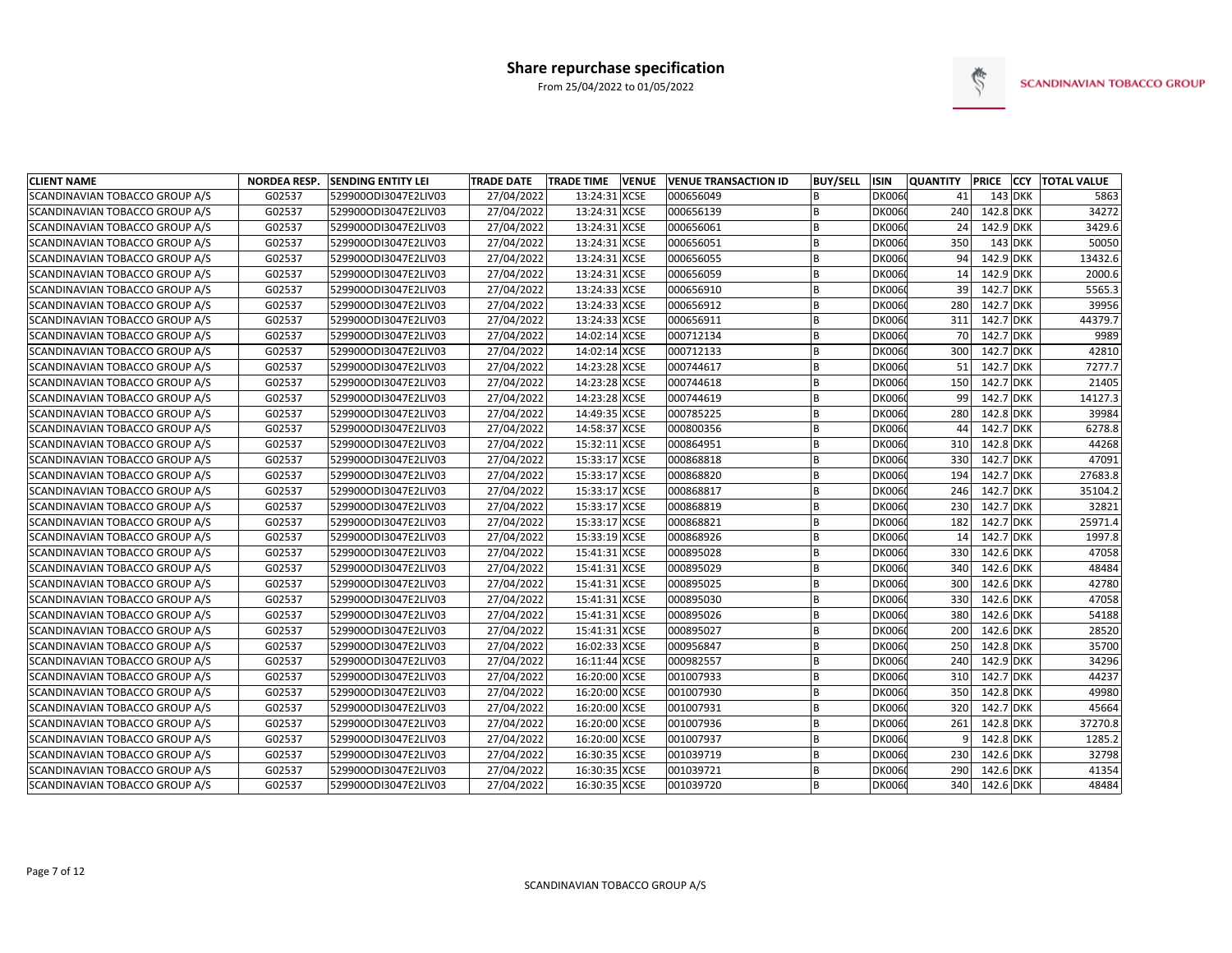

| <b>CLIENT NAME</b>                    | <b>NORDEA RESP.</b> | <b>SENDING ENTITY LEI</b> | TRADE DATE | <b>TRADE TIME</b> | <b>VENUE</b> | <b>VENUE TRANSACTION ID</b> | <b>BUY/SELL</b> | <b>ISIN</b>   | <b>QUANTITY</b> |           | PRICE CCY TOTAL VALUE |
|---------------------------------------|---------------------|---------------------------|------------|-------------------|--------------|-----------------------------|-----------------|---------------|-----------------|-----------|-----------------------|
| SCANDINAVIAN TOBACCO GROUP A/S        | G02537              | 529900ODI3047E2LIV03      | 27/04/2022 | 16:30:35 XCSE     |              | 001039722                   |                 | <b>DK0060</b> | 310             | 142.6 DKK | 44206                 |
| SCANDINAVIAN TOBACCO GROUP A/S        | G02537              | 529900ODI3047E2LIV03      | 27/04/2022 | 16:44:02 XCSE     |              | 001079455                   | <b>B</b>        | <b>DK0060</b> | 36              | 142.6 DKK | 5133.6                |
| SCANDINAVIAN TOBACCO GROUP A/S        | G02537              | 529900ODI3047E2LIV03      | 27/04/2022 | 16:44:02 XCSE     |              | 001079458                   | B               | <b>DK006</b>  | 261             | 142.6 DKK | 37218.6               |
| SCANDINAVIAN TOBACCO GROUP A/S        | G02537              | 529900ODI3047E2LIV03      | 27/04/2022 | 16:47:00 XCSE     |              | 001087988                   | <b>B</b>        | <b>DK006</b>  | 300             | 142.9 DKK | 42870                 |
| SCANDINAVIAN TOBACCO GROUP A/S        | G02537              | 529900ODI3047E2LIV03      | 27/04/2022 | 16:50:11 XCSE     |              | 001096825                   | B               | <b>DK006</b>  | 187             | 143.1 DKK | 26759.7               |
| SCANDINAVIAN TOBACCO GROUP A/S        | G02537              | 529900ODI3047E2LIV03      | 27/04/2022 | 16:50:11 XCSE     |              | 001096824                   |                 | <b>DK006</b>  | 133             | 143.1 DKK | 19032.3               |
| <b>SCANDINAVIAN TOBACCO GROUP A/S</b> | G02537              | 529900ODI3047E2LIV03      | 27/04/2022 | 16:50:11 XCSE     |              | 001096822                   |                 | <b>DK006</b>  | 300             | 143.1 DKK | 42930                 |
| SCANDINAVIAN TOBACCO GROUP A/S        | G02537              | 529900ODI3047E2LIV03      | 27/04/2022 | 16:50:11 XCSE     |              | 001096826                   | <sub>B</sub>    | <b>DK006</b>  | 210             | 143.1 DKK | 30051                 |
| SCANDINAVIAN TOBACCO GROUP A/S        | G02537              | 529900ODI3047E2LIV03      | 27/04/2022 | 16:50:11          | <b>XCSE</b>  | 001096821                   | B               | <b>DK006</b>  | 230             | 143.1 DKK | 32913                 |
| SCANDINAVIAN TOBACCO GROUP A/S        | G02537              | 529900ODI3047E2LIV03      | 27/04/2022 | 16:50:11 XCSE     |              | 001096827                   | <b>B</b>        | <b>DK006</b>  | 200             | 143.1 DKK | 28620                 |
| SCANDINAVIAN TOBACCO GROUP A/S        | G02537              | 529900ODI3047E2LIV03      | 27/04/2022 | 16:50:11 XCSE     |              | 001096823                   | B               | <b>DK006</b>  | 250             | 143.1 DKK | 35775                 |
| SCANDINAVIAN TOBACCO GROUP A/S        | G02537              | 529900ODI3047E2LIV03      | 27/04/2022 | 16:50:11 XCSE     |              | 001096829                   | <b>B</b>        | <b>DK006</b>  | 370             | 143.1 DKK | 52947                 |
| SCANDINAVIAN TOBACCO GROUP A/S        | G02537              | 529900ODI3047E2LIV03      | 27/04/2022 | 16:50:11 XCSE     |              | 001096828                   | B               | <b>DK006</b>  | 53              | 143.1 DKK | 7584.3                |
| SCANDINAVIAN TOBACCO GROUP A/S        | G02537              | 529900ODI3047E2LIV03      | 28/04/2022 | 09:40:02 XCSE     |              | 000213749                   | <b>B</b>        | <b>DK006</b>  | 230             | 144.1 DKK | 33143                 |
| <b>SCANDINAVIAN TOBACCO GROUP A/S</b> | G02537              | 529900ODI3047E2LIV03      | 28/04/2022 | 10:10:10 XCSE     |              | 000302080                   | <b>B</b>        | <b>DK006</b>  | 127             | 144.3 DKK | 18326.1               |
| SCANDINAVIAN TOBACCO GROUP A/S        | G02537              | 529900ODI3047E2LIV03      | 28/04/2022 | 10:10:10 XCSE     |              | 000302083                   | <b>R</b>        | <b>DK006</b>  | 58              | 144.3 DKK | 8369.4                |
| SCANDINAVIAN TOBACCO GROUP A/S        | G02537              | 529900ODI3047E2LIV03      | 28/04/2022 | 10:10:10 XCSE     |              | 000302079                   | B               | <b>DK006</b>  | 58              | 144.3 DKK | 8369.4                |
| SCANDINAVIAN TOBACCO GROUP A/S        | G02537              | 529900ODI3047E2LIV03      | 28/04/2022 | 10:10:10 XCSE     |              | 000302084                   | <b>B</b>        | <b>DK006</b>  | 260             | 144.3 DKK | 37518                 |
| SCANDINAVIAN TOBACCO GROUP A/S        | G02537              | 529900ODI3047E2LIV03      | 28/04/2022 | 10:10:10 XCSE     |              | 000302078                   | B               | <b>DK006</b>  | 150             | 144.3 DKK | 21645                 |
| SCANDINAVIAN TOBACCO GROUP A/S        | G02537              | 529900ODI3047E2LIV03      | 28/04/2022 | 10:10:10 XCSE     |              | 000302082                   | <b>B</b>        | <b>DK006</b>  | 312             | 144.3 DKK | 45021.6               |
| SCANDINAVIAN TOBACCO GROUP A/S        | G02537              | 529900ODI3047E2LIV03      | 28/04/2022 | 10:10:10 XCSE     |              | 000302074                   | B               | <b>DK006</b>  | 150             | 144.3 DKK | 21645                 |
| SCANDINAVIAN TOBACCO GROUP A/S        | G02537              | 529900ODI3047E2LIV03      | 28/04/2022 | 10:10:10 XCSE     |              | 000302076                   |                 | <b>DK006</b>  | 50              | 144.3 DKK | 7215                  |
| <b>SCANDINAVIAN TOBACCO GROUP A/S</b> | G02537              | 529900ODI3047E2LIV03      | 28/04/2022 | 10:10:10 XCSE     |              | 000302075                   |                 | <b>DK006</b>  | 150             | 144.3 DKK | 21645                 |
| SCANDINAVIAN TOBACCO GROUP A/S        | G02537              | 529900ODI3047E2LIV03      | 28/04/2022 | 10:10:10 XCSE     |              | 000302073                   | <b>R</b>        | <b>DK006</b>  | 390             | 144.4 DKK | 56316                 |
| SCANDINAVIAN TOBACCO GROUP A/S        | G02537              | 529900ODI3047E2LIV03      | 28/04/2022 | 10:10:10 XCSE     |              | 000302081                   | <b>B</b>        | <b>DK006</b>  | 123             | 144.3 DKK | 17748.9               |
| SCANDINAVIAN TOBACCO GROUP A/S        | G02537              | 529900ODI3047E2LIV03      | 28/04/2022 | 10:10:10 XCSE     |              | 000302077                   |                 | <b>DK006</b>  | 72              | 144.3 DKK | 10389.6               |
| SCANDINAVIAN TOBACCO GROUP A/S        | G02537              | 529900ODI3047E2LIV03      | 28/04/2022 | 10:20:21 XCSE     |              | 000325445                   |                 | <b>DK006</b>  | 240             | 144.7 DKK | 34728                 |
| SCANDINAVIAN TOBACCO GROUP A/S        | G02537              | 529900ODI3047E2LIV03      | 28/04/2022 | 11:14:38 XCSE     |              | 000445809                   | <b>B</b>        | <b>DK006</b>  | 200             | 144.3 DKK | 28860                 |
| SCANDINAVIAN TOBACCO GROUP A/S        | G02537              | 529900ODI3047E2LIV03      | 28/04/2022 | 11:14:38 XCSE     |              | 000445810                   | B               | <b>DK006</b>  | 490             | 144.3 DKK | 70707                 |
| SCANDINAVIAN TOBACCO GROUP A/S        | G02537              | 529900ODI3047E2LIV03      | 28/04/2022 | 11:14:38 XCSE     |              | 000445808                   | <b>B</b>        | <b>DK006</b>  | 280             | 144.4 DKK | 40432                 |
| SCANDINAVIAN TOBACCO GROUP A/S        | G02537              | 529900ODI3047E2LIV03      | 28/04/2022 | 11:16:26 XCSE     |              | 000450139                   |                 | <b>DK006</b>  | 72              | 144.2 DKK | 10382.4               |
| SCANDINAVIAN TOBACCO GROUP A/S        | G02537              | 529900ODI3047E2LIV03      | 28/04/2022 | 11:53:01 XCSE     |              | 000524943                   | <b>B</b>        | <b>DK006</b>  | 140             | 144.4 DKK | 20216                 |
| SCANDINAVIAN TOBACCO GROUP A/S        | G02537              | 529900ODI3047E2LIV03      | 28/04/2022 | 11:53:01 XCSE     |              | 000524942                   | <sub>B</sub>    | <b>DK006</b>  | 140             | 144.4 DKK | 20216                 |
| SCANDINAVIAN TOBACCO GROUP A/S        | G02537              | 529900ODI3047E2LIV03      | 28/04/2022 | 12:09:38 XCSE     |              | 000558912                   | <b>B</b>        | <b>DK006</b>  | 310             | 144.3 DKK | 44733                 |
| SCANDINAVIAN TOBACCO GROUP A/S        | G02537              | 529900ODI3047E2LIV03      | 28/04/2022 | 12:30:06 XCSE     |              | 000595311                   | B               | <b>DK006</b>  | 210             | 144.3 DKK | 30303                 |
| SCANDINAVIAN TOBACCO GROUP A/S        | G02537              | 529900ODI3047E2LIV03      | 28/04/2022 | 12:30:06 XCSE     |              | 000595320                   |                 | <b>DK006</b>  | 21              | 144.2 DKK | 3028.2                |
| SCANDINAVIAN TOBACCO GROUP A/S        | G02537              | 529900ODI3047E2LIV03      | 28/04/2022 | 12:30:06 XCSE     |              | 000595327                   | B               | <b>DK006</b>  | 214             | 144.2 DKK | 30858.8               |
| SCANDINAVIAN TOBACCO GROUP A/S        | G02537              | 529900ODI3047E2LIV03      | 28/04/2022 | 12:30:06 XCSE     |              | 000595313                   | <b>B</b>        | <b>DK006</b>  | 343             | 144.3 DKK | 49494.9               |
| SCANDINAVIAN TOBACCO GROUP A/S        | G02537              | 529900ODI3047E2LIV03      | 28/04/2022 | 12:30:06 XCSE     |              | 000595326                   |                 | <b>DK0060</b> | 46              | 144.2 DKK | 6633.2                |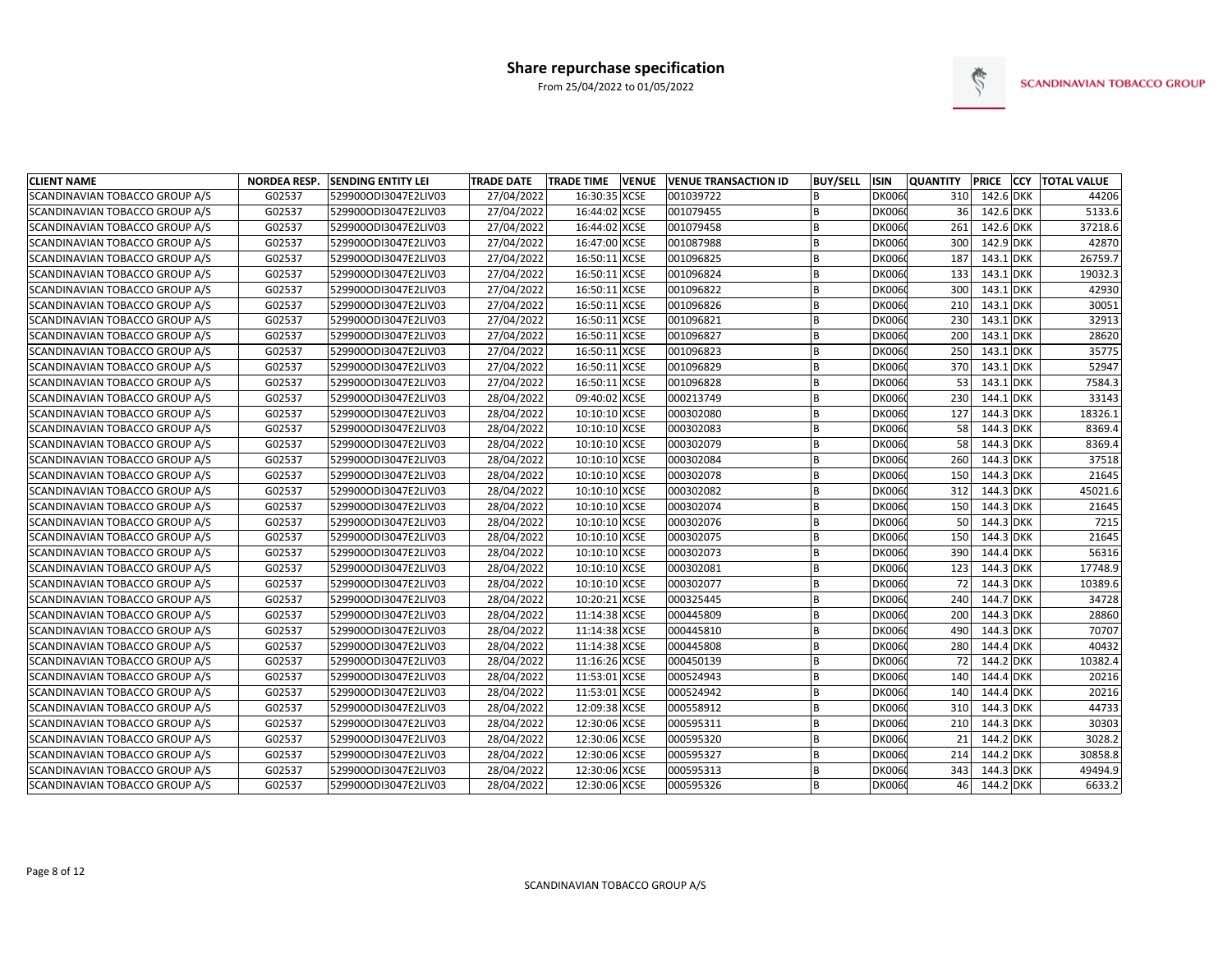

| <b>CLIENT NAME</b>             | <b>NORDEA RESP.</b> | <b>SENDING ENTITY LEI</b> | <b>TRADE DATE</b> | <b>TRADE TIME</b> | <b>VENUE</b> | <b>VENUE TRANSACTION ID</b> | <b>BUY/SELL</b> | ISIN          | <b>QUANTITY</b> |           | PRICE CCY TOTAL VALUE |
|--------------------------------|---------------------|---------------------------|-------------------|-------------------|--------------|-----------------------------|-----------------|---------------|-----------------|-----------|-----------------------|
| SCANDINAVIAN TOBACCO GROUP A/S | G02537              | 529900ODI3047E2LIV03      | 28/04/2022        | 12:30:06 XCSE     |              | 000595318                   |                 | <b>DK0060</b> | 29              | 144.2 DKK | 4181.8                |
| SCANDINAVIAN TOBACCO GROUP A/S | G02537              | 529900ODI3047E2LIV03      | 28/04/2022        | 12:30:06 XCSE     |              | 000595312                   | B               | <b>DK0060</b> | 117             | 144.3 DKK | 16883.1               |
| SCANDINAVIAN TOBACCO GROUP A/S | G02537              | 529900ODI3047E2LIV03      | 28/04/2022        | 12:30:06 XCSE     |              | 000595323                   | B               | <b>DK0060</b> | 131             | 144.2 DKK | 18890.2               |
| SCANDINAVIAN TOBACCO GROUP A/S | G02537              | 529900ODI3047E2LIV03      | 28/04/2022        | 12:30:06 XCSE     |              | 000595321                   | B               | <b>DK0060</b> | 219             | 144.2 DKK | 31579.8               |
| SCANDINAVIAN TOBACCO GROUP A/S | G02537              | 529900ODI3047E2LIV03      | 28/04/2022        | 12:30:06 XCSE     |              | 000595331                   | B               | <b>DK0060</b> | 320             | 144.2 DKK | 46144                 |
| SCANDINAVIAN TOBACCO GROUP A/S | G02537              | 529900ODI3047E2LIV03      | 28/04/2022        | 12:30:06 XCSE     |              | 000595334                   | <b>B</b>        | <b>DK0060</b> | 240             | 144.2 DKK | 34608                 |
| SCANDINAVIAN TOBACCO GROUP A/S | G02537              | 529900ODI3047E2LIV03      | 28/04/2022        | 12:30:06 XCSE     |              | 000595332                   | B               | <b>DK0060</b> | 210             | 144.2 DKK | 30282                 |
| SCANDINAVIAN TOBACCO GROUP A/S | G02537              | 529900ODI3047E2LIV03      | 28/04/2022        | 12:30:06 XCSE     |              | 000595324                   | B               | <b>DK0060</b> | 46              | 144.2 DKK | 6633.2                |
| SCANDINAVIAN TOBACCO GROUP A/S | G02537              | 529900ODI3047E2LIV03      | 28/04/2022        | 12:30:06 XCSE     |              | 000595330                   | B               | <b>DK0060</b> | 250             | 144.2 DKK | 36050                 |
| SCANDINAVIAN TOBACCO GROUP A/S | G02537              | 529900ODI3047E2LIV03      | 28/04/2022        | 12:30:06 XCSE     |              | 000595333                   | B               | <b>DK0060</b> | 340             | 144.2 DKK | 49028                 |
| SCANDINAVIAN TOBACCO GROUP A/S | G02537              | 529900ODI3047E2LIV03      | 28/04/2022        | 12:30:06 XCSE     |              | 000595322                   | B               | <b>DK0060</b> | 18              | 144.2 DKK | 2595.6                |
| SCANDINAVIAN TOBACCO GROUP A/S | G02537              | 529900ODI3047E2LIV03      | 28/04/2022        | 12:30:06 XCSE     |              | 000595319                   | B               | <b>DK0060</b> | 88              | 144.2 DKK | 12689.6               |
| SCANDINAVIAN TOBACCO GROUP A/S | G02537              | 529900ODI3047E2LIV03      | 28/04/2022        | 12:30:06 XCSE     |              | 000595328                   | B               | <b>DK0060</b> | 270             | 144.2 DKK | 38934                 |
| SCANDINAVIAN TOBACCO GROUP A/S | G02537              | 529900ODI3047E2LIV03      | 28/04/2022        | 12:30:06 XCSE     |              | 000595329                   | B               | <b>DK0060</b> | 380             | 144.2 DKK | 54796                 |
| SCANDINAVIAN TOBACCO GROUP A/S | G02537              | 529900ODI3047E2LIV03      | 28/04/2022        | 12:30:06 XCSE     |              | 000595325                   | B               | <b>DK0060</b> | 86              | 144.2 DKK | 12401.2               |
| SCANDINAVIAN TOBACCO GROUP A/S | G02537              | 529900ODI3047E2LIV03      | 28/04/2022        | 12:30:17 XCSE     |              | 000595978                   | B               | <b>DK0060</b> | 194             | 144.1 DKK | 27955.4               |
| SCANDINAVIAN TOBACCO GROUP A/S | G02537              | 529900ODI3047E2LIV03      | 28/04/2022        | 12:30:17 XCSE     |              | 000595976                   | B               | <b>DK0060</b> | 280             | 144.1 DKK | 40348                 |
| SCANDINAVIAN TOBACCO GROUP A/S | G02537              | 529900ODI3047E2LIV03      | 28/04/2022        | 12:30:17 XCSE     |              | 000595977                   | B               | <b>DK0060</b> | 106             | 144.1 DKK | 15274.6               |
| SCANDINAVIAN TOBACCO GROUP A/S | G02537              | 529900ODI3047E2LIV03      | 28/04/2022        | 12:45:51 XCSE     |              | 000622597                   | B               | <b>DK0060</b> | 230             | 144.1 DKK | 33143                 |
| SCANDINAVIAN TOBACCO GROUP A/S | G02537              | 529900ODI3047E2LIV03      | 28/04/2022        | 12:45:51 XCSE     |              | 000622596                   | B               | <b>DK0060</b> | 410             | 144.1 DKK | 59081                 |
| SCANDINAVIAN TOBACCO GROUP A/S | G02537              | 529900ODI3047E2LIV03      | 28/04/2022        | 12:47:52 XCSE     |              | 000625711                   | B               | <b>DK0060</b> | 197             | 144.1 DKK | 28387.7               |
| SCANDINAVIAN TOBACCO GROUP A/S | G02537              | 529900ODI3047E2LIV03      | 28/04/2022        | 12:49:44 XCSE     |              | 000628987                   |                 | <b>DK0060</b> | 123             | 144.1 DKK | 17724.3               |
| SCANDINAVIAN TOBACCO GROUP A/S | G02537              | 529900ODI3047E2LIV03      | 28/04/2022        | 12:50:02 XCSE     |              | 000629445                   |                 | <b>DK0060</b> | 150             | 143.9 DKK | 21585                 |
| SCANDINAVIAN TOBACCO GROUP A/S | G02537              | 529900ODI3047E2LIV03      | 28/04/2022        | 12:50:02 XCSE     |              | 000629444                   | <b>B</b>        | <b>DK0060</b> | 47              | 143.9 DKK | 6763.3                |
| SCANDINAVIAN TOBACCO GROUP A/S | G02537              | 529900ODI3047E2LIV03      | 28/04/2022        | 12:50:02 XCSE     |              | 000629446                   | B               | <b>DK0060</b> | 127             | 143.9 DKK | 18275.3               |
| SCANDINAVIAN TOBACCO GROUP A/S | G02537              | 529900ODI3047E2LIV03      | 28/04/2022        | 12:50:02 XCSE     |              | 000629447                   | B               | <b>DK0060</b> | 976             | 143.9 DKK | 140446.4              |
| SCANDINAVIAN TOBACCO GROUP A/S | G02537              | 529900ODI3047E2LIV03      | 28/04/2022        | 13:38:34 XCSE     |              | 000707789                   | B               | <b>DK0060</b> | 136             | 144.3 DKK | 19624.8               |
| SCANDINAVIAN TOBACCO GROUP A/S | G02537              | 529900ODI3047E2LIV03      | 28/04/2022        | 13:38:34 XCSE     |              | 000707790                   | B               | <b>DK0060</b> | 144             | 144.3 DKK | 20779.2               |
| SCANDINAVIAN TOBACCO GROUP A/S | G02537              | 529900ODI3047E2LIV03      | 28/04/2022        | 13:58:57 XCSE     |              | 000738566                   | B               | <b>DK0060</b> | 17              | 144.1 DKK | 2449.7                |
| SCANDINAVIAN TOBACCO GROUP A/S | G02537              | 529900ODI3047E2LIV03      | 28/04/2022        | 13:58:57 XCSE     |              | 000738564                   | B               | <b>DK0060</b> | 93              | 144.1 DKK | 13401.3               |
| SCANDINAVIAN TOBACCO GROUP A/S | G02537              | 529900ODI3047E2LIV03      | 28/04/2022        | 13:58:57 XCSE     |              | 000738565                   | <sub>B</sub>    | <b>DK0060</b> | 150             | 144.1 DKK | 21615                 |
| SCANDINAVIAN TOBACCO GROUP A/S | G02537              | 529900ODI3047E2LIV03      | 28/04/2022        | 13:58:57 XCSE     |              | 000738562                   | B               | <b>DK0060</b> | 160             | 144.1 DKK | 23056                 |
| SCANDINAVIAN TOBACCO GROUP A/S | G02537              | 529900ODI3047E2LIV03      | 28/04/2022        | 13:58:57 XCSE     |              | 000738563                   | B               | <b>DK0060</b> | 170             | 144.1 DKK | 24497                 |
| SCANDINAVIAN TOBACCO GROUP A/S | G02537              | 529900ODI3047E2LIV03      | 28/04/2022        | 14:02:48 XCSE     |              | 000745512                   | B               | <b>DK0060</b> | 300             | 144 DKK   | 43200                 |
| SCANDINAVIAN TOBACCO GROUP A/S | G02537              | 529900ODI3047E2LIV03      | 28/04/2022        | 14:08:16 XCSE     |              | 000755263                   | B               | <b>DK0060</b> | 240             | 143.9 DKK | 34536                 |
| SCANDINAVIAN TOBACCO GROUP A/S | G02537              | 529900ODI3047E2LIV03      | 28/04/2022        | 14:13:54 XCSE     |              | 000765048                   | B               | <b>DK0060</b> | 650             | 144 DKK   | 93600                 |
| SCANDINAVIAN TOBACCO GROUP A/S | G02537              | 529900ODI3047E2LIV03      | 28/04/2022        | 14:14:28 XCSE     |              | 000765845                   | B               | <b>DK0060</b> | 240             | 143.8 DKK | 34512                 |
| SCANDINAVIAN TOBACCO GROUP A/S | G02537              | 529900ODI3047E2LIV03      | 28/04/2022        | 14:14:28 XCSE     |              | 000765844                   | B               | <b>DK0060</b> | 280             | 143.8 DKK | 40264                 |
| SCANDINAVIAN TOBACCO GROUP A/S | G02537              | 529900ODI3047E2LIV03      | 28/04/2022        | 14:27:11 XCSE     |              | 000787131                   |                 | <b>DK0060</b> | 200             | 143.8 DKK | 28760                 |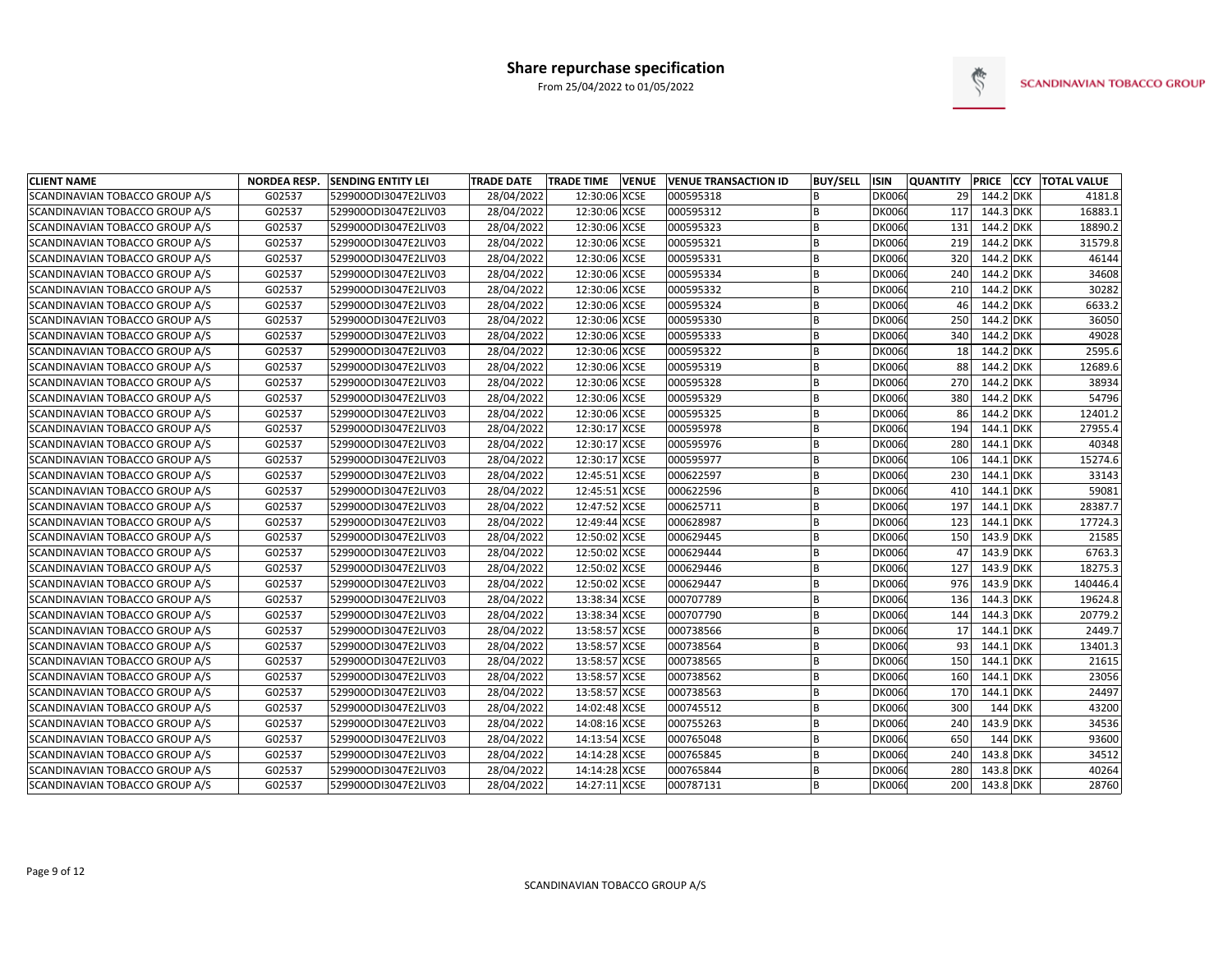

| <b>CLIENT NAME</b>                    | <b>NORDEA RESP.</b> | <b>SENDING ENTITY LEI</b> | <b>TRADE DATE</b> | <b>TRADE TIME</b> | <b>VENUE</b> | <b>VENUE TRANSACTION ID</b> | <b>BUY/SELL</b> | ISIN          | <b>QUANTITY</b> | <b>PRICE</b> | <b>CCY TOTAL VALUE</b> |
|---------------------------------------|---------------------|---------------------------|-------------------|-------------------|--------------|-----------------------------|-----------------|---------------|-----------------|--------------|------------------------|
| SCANDINAVIAN TOBACCO GROUP A/S        | G02537              | 529900ODI3047E2LIV03      | 28/04/2022        | 14:34:48 XCSE     |              | 000802792                   | <b>B</b>        | <b>DK0060</b> | 330             | 143.8 DKK    | 47454                  |
| SCANDINAVIAN TOBACCO GROUP A/S        | G02537              | 529900ODI3047E2LIV03      | 28/04/2022        | 14:34:48 XCSE     |              | 000802791                   | <b>B</b>        | <b>DK0060</b> | 30              | 143.8 DKK    | 4314                   |
| SCANDINAVIAN TOBACCO GROUP A/S        | G02537              | 529900ODI3047E2LIV03      | 28/04/2022        | 14:51:36 XCSE     |              | 000835213                   | <b>B</b>        | <b>DK0060</b> | 90              | 143.7 DKK    | 12933                  |
| SCANDINAVIAN TOBACCO GROUP A/S        | G02537              | 529900ODI3047E2LIV03      | 28/04/2022        | 15:06:56 XCSE     |              | 000866493                   | B               | <b>DK006</b>  | 310             | 144 DKK      | 44640                  |
| SCANDINAVIAN TOBACCO GROUP A/S        | G02537              | 529900ODI3047E2LIV03      | 28/04/2022        | 15:22:14 XCSE     |              | 000897728                   | <b>B</b>        | <b>DK006</b>  | 240             | 144 DKK      | 34560                  |
| SCANDINAVIAN TOBACCO GROUP A/S        | G02537              | 529900ODI3047E2LIV03      | 28/04/2022        | 15:49:38 XCSE     |              | 000984965                   |                 | <b>DK006</b>  | 300             | 144.5 DKK    | 43350                  |
| SCANDINAVIAN TOBACCO GROUP A/S        | G02537              | 529900ODI3047E2LIV03      | 28/04/2022        | 15:58:33 XCSE     |              | 001013692                   | <sub>B</sub>    | <b>DK006</b>  | 223             | 144.3 DKK    | 32178.9                |
| SCANDINAVIAN TOBACCO GROUP A/S        | G02537              | 529900ODI3047E2LIV03      | 28/04/2022        | 15:58:33 XCSE     |              | 001013693                   | <b>R</b>        | <b>DK006</b>  | 57              | 144.3 DKK    | 8225.1                 |
| SCANDINAVIAN TOBACCO GROUP A/S        | G02537              | 529900ODI3047E2LIV03      | 28/04/2022        | 15:58:33 XCSE     |              | 001013696                   | B               | <b>DK006</b>  | 110             | 144.3 DKK    | 15873                  |
| SCANDINAVIAN TOBACCO GROUP A/S        | G02537              | 529900ODI3047E2LIV03      | 28/04/2022        | 15:58:33 XCSE     |              | 001013695                   |                 | <b>DK006</b>  | 150             | 144.3 DKK    | 21645                  |
| SCANDINAVIAN TOBACCO GROUP A/S        | G02537              | 529900ODI3047E2LIV03      | 28/04/2022        | 15:58:33 XCSE     |              | 001013694                   | B               | <b>DK006</b>  | 60              | 144.3 DKK    | 8658                   |
| SCANDINAVIAN TOBACCO GROUP A/S        | G02537              | 529900ODI3047E2LIV03      | 28/04/2022        | 16:05:28 XCSE     |              | 001037455                   | <b>B</b>        | <b>DK006</b>  | 250             | 144.2 DKK    | 36050                  |
| SCANDINAVIAN TOBACCO GROUP A/S        | G02537              | 529900ODI3047E2LIV03      | 28/04/2022        | 16:05:28 XCSE     |              | 001037457                   |                 | <b>DK006</b>  | 116             | 144.1 DKK    | 16715.6                |
| SCANDINAVIAN TOBACCO GROUP A/S        | G02537              | 529900ODI3047E2LIV03      | 28/04/2022        | 16:05:28 XCSE     |              | 001037460                   | <b>B</b>        | <b>DK006</b>  | 150             | 144.1 DKK    | 21615                  |
| SCANDINAVIAN TOBACCO GROUP A/S        | G02537              | 529900ODI3047E2LIV03      | 28/04/2022        | 16:05:28 XCSE     |              | 001037459                   | <b>B</b>        | <b>DK006</b>  | 56              | 144.1 DKK    | 8069.6                 |
| SCANDINAVIAN TOBACCO GROUP A/S        | G02537              | 529900ODI3047E2LIV03      | 28/04/2022        | 16:05:28 XCSE     |              | 001037458                   | <sub>B</sub>    | <b>DK006</b>  | 94              | 144.1 DKK    | 13545.4                |
| SCANDINAVIAN TOBACCO GROUP A/S        | G02537              | 529900ODI3047E2LIV03      | 28/04/2022        | 16:05:28 XCSE     |              | 001037461                   | <b>B</b>        | <b>DK006</b>  | 124             | 144.1 DKK    | 17868.4                |
| SCANDINAVIAN TOBACCO GROUP A/S        | G02537              | 529900ODI3047E2LIV03      | 28/04/2022        | 16:20:03 XCSE     |              | 001081917                   | B               | <b>DK006</b>  | 250             | 144.6 DKK    | 36150                  |
| SCANDINAVIAN TOBACCO GROUP A/S        | G02537              | 529900ODI3047E2LIV03      | 28/04/2022        | 16:38:05 XCSE     |              | 001138445                   | B               | <b>DK006</b>  | 77              | 144.5 DKK    | 11126.5                |
| SCANDINAVIAN TOBACCO GROUP A/S        | G02537              | 529900ODI3047E2LIV03      | 28/04/2022        | 16:38:05 XCSE     |              | 001138444                   | <b>B</b>        | <b>DK006</b>  | 360             | 144.5 DKK    | 52020                  |
| SCANDINAVIAN TOBACCO GROUP A/S        | G02537              | 529900ODI3047E2LIV03      | 28/04/2022        | 16:38:05 XCSE     |              | 001138443                   | <b>B</b>        | <b>DK006</b>  | 230             | 144.5 DKK    | 33235                  |
| SCANDINAVIAN TOBACCO GROUP A/S        | G02537              | 529900ODI3047E2LIV03      | 28/04/2022        | 16:38:05 XCSE     |              | 001138447                   |                 | <b>DK006</b>  | 203             | 144.5 DKK    | 29333.5                |
| SCANDINAVIAN TOBACCO GROUP A/S        | G02537              | 529900ODI3047E2LIV03      | 28/04/2022        | 16:38:05 XCSE     |              | 001138446                   |                 | <b>DK006</b>  | 20              | 144.5 DKK    | 2890                   |
| SCANDINAVIAN TOBACCO GROUP A/S        | G02537              | 529900ODI3047E2LIV03      | 28/04/2022        | 16:38:05 XCSE     |              | 001138442                   | <b>R</b>        | <b>DK006</b>  | 330             | 144.5 DKK    | 47685                  |
| SCANDINAVIAN TOBACCO GROUP A/S        | G02537              | 529900ODI3047E2LIV03      | 29/04/2022        | 09:37:13 XCSE     |              | 000184785                   | B               | <b>DK006</b>  | 210             | 146.6 DKK    | 30786                  |
| SCANDINAVIAN TOBACCO GROUP A/S        | G02537              | 529900ODI3047E2LIV03      | 29/04/2022        | 09:37:13 XCSE     |              | 000184786                   | <b>B</b>        | <b>DK006</b>  | 20              | 146.6 DKK    | 2932                   |
| SCANDINAVIAN TOBACCO GROUP A/S        | G02537              | 529900ODI3047E2LIV03      | 29/04/2022        | 09:44:37 XCSE     |              | 000205780                   | B               | <b>DK006</b>  | 207             | 146.6 DKK    | 30346.2                |
| SCANDINAVIAN TOBACCO GROUP A/S        | G02537              | 529900ODI3047E2LIV03      | 29/04/2022        | 09:44:37 XCSE     |              | 000205778                   | <b>B</b>        | <b>DK006</b>  | 143             | 146.6 DKK    | 20963.8                |
| SCANDINAVIAN TOBACCO GROUP A/S        | G02537              | 529900ODI3047E2LIV03      | 29/04/2022        | 09:54:50 XCSE     |              | 000231723                   | <b>B</b>        | <b>DK006</b>  | 150             | 147.2 DKK    | 22080                  |
| SCANDINAVIAN TOBACCO GROUP A/S        | G02537              | 529900ODI3047E2LIV03      | 29/04/2022        | 11:03:24 XCSE     |              | 000385110                   | B               | <b>DK006</b>  | 107             | 148 DKK      | 15836                  |
| SCANDINAVIAN TOBACCO GROUP A/S        | G02537              | 529900ODI3047E2LIV03      | 29/04/2022        | 11:03:24 XCSE     |              | 000385109                   |                 | <b>DK006</b>  | 150             | 148 DKK      | 22200                  |
| <b>SCANDINAVIAN TOBACCO GROUP A/S</b> | G02537              | 529900ODI3047E2LIV03      | 29/04/2022        | 11:03:24 XCSE     |              | 000385113                   | <sub>B</sub>    | <b>DK006</b>  | 124             | 148 DKK      | 18352                  |
| SCANDINAVIAN TOBACCO GROUP A/S        | G02537              | 529900ODI3047E2LIV03      | 29/04/2022        | 11:03:24 XCSE     |              | 000385111                   |                 | <b>DK006</b>  | 43              | 148 DKK      | 6364                   |
| SCANDINAVIAN TOBACCO GROUP A/S        | G02537              | 529900ODI3047E2LIV03      | 29/04/2022        | 11:03:24 XCSE     |              | 000385108                   | B               | <b>DK006</b>  | 113             | 148 DKK      | 16724                  |
| SCANDINAVIAN TOBACCO GROUP A/S        | G02537              | 529900ODI3047E2LIV03      | 29/04/2022        | 11:03:24 XCSE     |              | 000385112                   | <b>B</b>        | <b>DK006</b>  | 43              | 148 DKK      | 6364                   |
| SCANDINAVIAN TOBACCO GROUP A/S        | G02537              | 529900ODI3047E2LIV03      | 29/04/2022        | 11:04:09 XCSE     |              | 000386548                   | <b>B</b>        | <b>DK006</b>  | 300             | 147.5 DKK    | 44250                  |
| SCANDINAVIAN TOBACCO GROUP A/S        | G02537              | 529900ODI3047E2LIV03      | 29/04/2022        | 11:04:09 XCSE     |              | 000386547                   | B               | <b>DK006</b>  | 240             | 147.5 DKK    | 35400                  |
| SCANDINAVIAN TOBACCO GROUP A/S        | G02537              | 529900ODI3047E2LIV03      | 29/04/2022        | 11:04:09 XCSE     |              | 000386546                   |                 | <b>DK006</b>  | 198             | 147.5 DKK    | 29205                  |
| SCANDINAVIAN TOBACCO GROUP A/S        | G02537              | 529900ODI3047E2LIV03      | 29/04/2022        | 11:04:09 XCSE     |              | 000386541                   |                 | <b>DK0060</b> | 210             | 147.7 DKK    | 31017                  |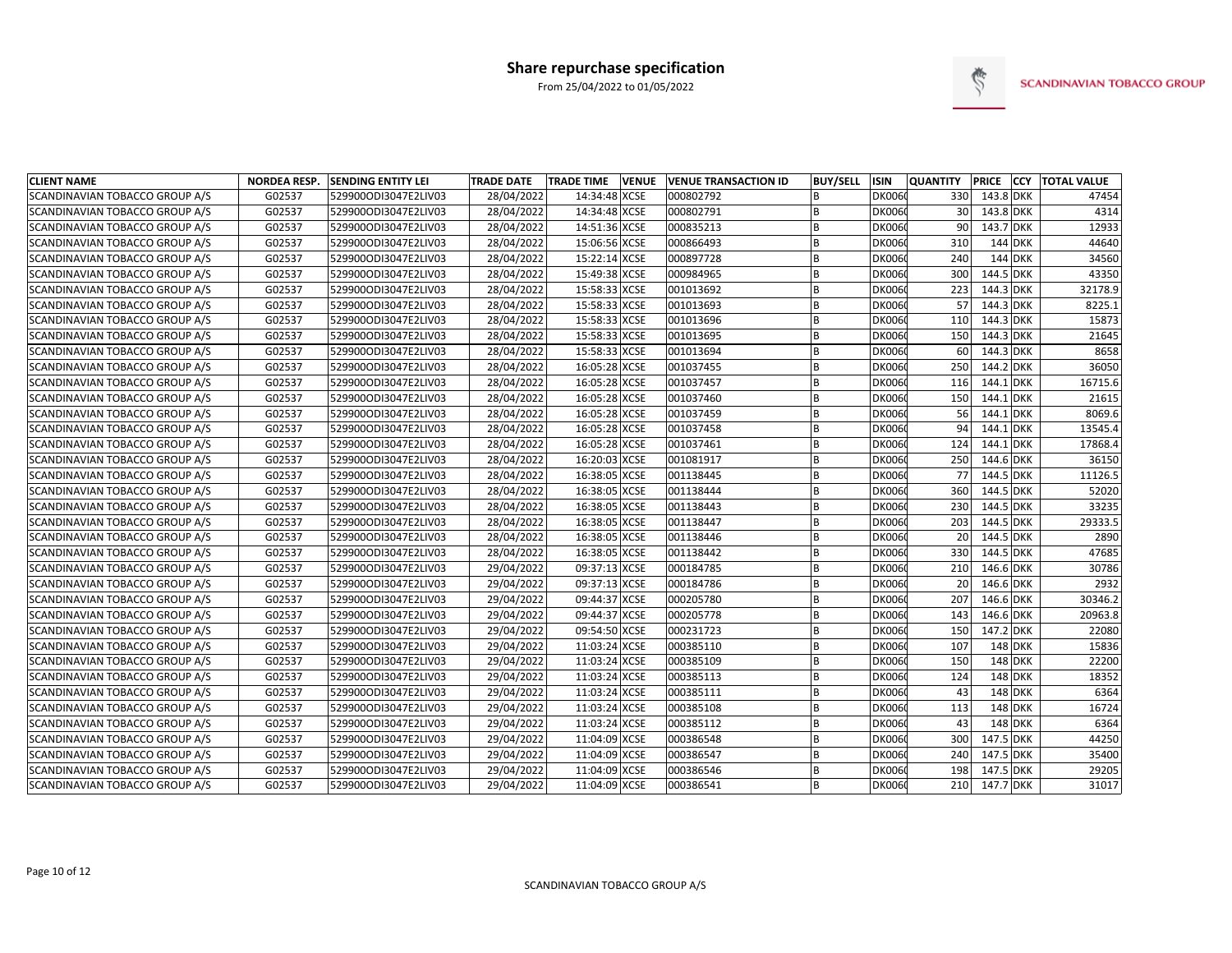

| <b>CLIENT NAME</b>             | <b>NORDEA RESP.</b> | <b>SENDING ENTITY LEI</b> | <b>TRADE DATE</b> | <b>TRADE TIME</b> | <b>VENUE</b> | VENUE TRANSACTION ID | <b>BUY/SELL</b> | <b>ISIN</b>   | <b>QUANTITY</b> |           | PRICE CCY TOTAL VALUE |
|--------------------------------|---------------------|---------------------------|-------------------|-------------------|--------------|----------------------|-----------------|---------------|-----------------|-----------|-----------------------|
| SCANDINAVIAN TOBACCO GROUP A/S | G02537              | 529900ODI3047E2LIV03      | 29/04/2022        | 11:04:09 XCSE     |              | 000386544            |                 | <b>DK0060</b> | 280             | 147.7 DKK | 41356                 |
| SCANDINAVIAN TOBACCO GROUP A/S | G02537              | 529900ODI3047E2LIV03      | 29/04/2022        | 11:04:09 XCSE     |              | 000386542            | <b>B</b>        | <b>DK0060</b> | 500             | 147.7 DKK | 73850                 |
| SCANDINAVIAN TOBACCO GROUP A/S | G02537              | 529900ODI3047E2LIV03      | 29/04/2022        | 11:04:09 XCSE     |              | 000386543            | <b>B</b>        | <b>DK006</b>  | 260             | 147.7 DKK | 38402                 |
| SCANDINAVIAN TOBACCO GROUP A/S | G02537              | 529900ODI3047E2LIV03      | 29/04/2022        | 11:04:09 XCSE     |              | 000386545            | B               | <b>DK006</b>  | 82              | 147.5 DKK | 12095                 |
| SCANDINAVIAN TOBACCO GROUP A/S | G02537              | 529900ODI3047E2LIV03      | 29/04/2022        | 11:04:39 XCSE     |              | 000387396            |                 | <b>DK006</b>  | 390             | 147.4 DKK | 57486                 |
| SCANDINAVIAN TOBACCO GROUP A/S | G02537              | 529900ODI3047E2LIV03      | 29/04/2022        | 11:23:07 XCSE     |              | 000422835            |                 | <b>DK006</b>  | 250             | 147.5 DKK | 36875                 |
| SCANDINAVIAN TOBACCO GROUP A/S | G02537              | 529900ODI3047E2LIV03      | 29/04/2022        | 11:23:07 XCSE     |              | 000422833            |                 | <b>DK006</b>  |                 | 147.5 DKK | 1327.5                |
| SCANDINAVIAN TOBACCO GROUP A/S | G02537              | 529900ODI3047E2LIV03      | 29/04/2022        | 11:23:07 XCSE     |              | 000422832            | <sub>B</sub>    | <b>DK006</b>  | 481             | 147.5 DKK | 70947.5               |
| SCANDINAVIAN TOBACCO GROUP A/S | G02537              | 529900ODI3047E2LIV03      | 29/04/2022        | 11:23:07 XCSE     |              | 000422834            |                 | <b>DK006</b>  | 280             | 147.5 DKK | 41300                 |
| SCANDINAVIAN TOBACCO GROUP A/S | G02537              | 529900ODI3047E2LIV03      | 29/04/2022        | 11:34:59 XCSE     |              | 000444778            |                 | DK006         | 146             | 147.4 DKK | 21520.4               |
| SCANDINAVIAN TOBACCO GROUP A/S | G02537              | 529900ODI3047E2LIV03      | 29/04/2022        | 11:34:59 XCSE     |              | 000444779            | <b>B</b>        | <b>DK006</b>  | 64              | 147.4 DKK | 9433.6                |
| SCANDINAVIAN TOBACCO GROUP A/S | G02537              | 529900ODI3047E2LIV03      | 29/04/2022        | 11:38:45 XCSE     |              | 000451580            | B               | <b>DK006</b>  | 320             | 147.3 DKK | 47136                 |
| SCANDINAVIAN TOBACCO GROUP A/S | G02537              | 529900ODI3047E2LIV03      | 29/04/2022        | 12:03:06 XCSE     |              | 000492663            | <b>B</b>        | <b>DK006</b>  | q               | 147.4 DKK | 1326.6                |
| SCANDINAVIAN TOBACCO GROUP A/S | G02537              | 529900ODI3047E2LIV03      | 29/04/2022        | 12:14:04 XCSE     |              | 000510795            | B               | <b>DK006</b>  | 310             | 147.4 DKK | 45694                 |
| SCANDINAVIAN TOBACCO GROUP A/S | G02537              | 529900ODI3047E2LIV03      | 29/04/2022        | 12:14:04 XCSE     |              | 000510790            |                 | <b>DK006</b>  | 210             | 147.4 DKK | 30954                 |
| SCANDINAVIAN TOBACCO GROUP A/S | G02537              | 529900ODI3047E2LIV03      | 29/04/2022        | 12:14:04 XCSE     |              | 000510791            | <sub>B</sub>    | <b>DK006</b>  | 61              | 147.4 DKK | 8991.4                |
| SCANDINAVIAN TOBACCO GROUP A/S | G02537              | 529900ODI3047E2LIV03      | 29/04/2022        | 12:14:04 XCSE     |              | 000510792            | <b>B</b>        | <b>DK006</b>  | 240             | 147.4 DKK | 35376                 |
| SCANDINAVIAN TOBACCO GROUP A/S | G02537              | 529900ODI3047E2LIV03      | 29/04/2022        | 12:14:04 XCSE     |              | 000510797            | <sub>B</sub>    | <b>DK006</b>  | 210             | 147.4 DKK | 30954                 |
| SCANDINAVIAN TOBACCO GROUP A/S | G02537              | 529900ODI3047E2LIV03      | 29/04/2022        | 12:17:12 XCSE     |              | 000515530            | <b>B</b>        | <b>DK006</b>  | 340             | 147.3 DKK | 50082                 |
| SCANDINAVIAN TOBACCO GROUP A/S | G02537              | 529900ODI3047E2LIV03      | 29/04/2022        | 13:13:37 XCSE     |              | 000604048            | <b>B</b>        | <b>DK006</b>  | 280             | 147.4 DKK | 41272                 |
| SCANDINAVIAN TOBACCO GROUP A/S | G02537              | 529900ODI3047E2LIV03      | 29/04/2022        | 13:13:38 XCSE     |              | 000604079            | <b>B</b>        | <b>DK006</b>  | 250             | 147.3 DKK | 36825                 |
| SCANDINAVIAN TOBACCO GROUP A/S | G02537              | 529900ODI3047E2LIV03      | 29/04/2022        | 13:13:38 XCSE     |              | 000604080            |                 | <b>DK006</b>  | 15              | 147.3 DKK | 2209.5                |
| SCANDINAVIAN TOBACCO GROUP A/S | G02537              | 529900ODI3047E2LIV03      | 29/04/2022        | 13:13:38 XCSE     |              | 000604077            |                 | <b>DK006</b>  | 230             | 147.3 DKK | 33879                 |
| SCANDINAVIAN TOBACCO GROUP A/S | G02537              | 529900ODI3047E2LIV03      | 29/04/2022        | 13:13:38 XCSE     |              | 000604076            | <b>R</b>        | <b>DK006</b>  | 410             | 147.3 DKK | 60393                 |
| SCANDINAVIAN TOBACCO GROUP A/S | G02537              | 529900ODI3047E2LIV03      | 29/04/2022        | 13:13:38 XCSE     |              | 000604078            | <b>B</b>        | <b>DK006</b>  | 320             | 147.3 DKK | 47136                 |
| SCANDINAVIAN TOBACCO GROUP A/S | G02537              | 529900ODI3047E2LIV03      | 29/04/2022        | 13:16:02 XCSE     |              | 000608047            | <b>B</b>        | <b>DK006</b>  |                 | 147.2 DKK | 147.2                 |
| SCANDINAVIAN TOBACCO GROUP A/S | G02537              | 529900ODI3047E2LIV03      | 29/04/2022        | 13:16:02 XCSE     |              | 000608034            |                 | <b>DK006</b>  | 80              | 147.3 DKK | 11784                 |
| SCANDINAVIAN TOBACCO GROUP A/S | G02537              | 529900ODI3047E2LIV03      | 29/04/2022        | 13:16:02 XCSE     |              | 000608035            | <b>B</b>        | <b>DK006</b>  | 138             | 147.3 DKK | 20327.4               |
| SCANDINAVIAN TOBACCO GROUP A/S | G02537              | 529900ODI3047E2LIV03      | 29/04/2022        | 13:16:02 XCSE     |              | 000608036            | B               | <b>DK006</b>  | 80              | 147.3 DKK | 11784                 |
| SCANDINAVIAN TOBACCO GROUP A/S | G02537              | 529900ODI3047E2LIV03      | 29/04/2022        | 13:16:02 XCSE     |              | 000608033            | <b>B</b>        | <b>DK006</b>  | 17              | 147.3 DKK | 2504.1                |
| SCANDINAVIAN TOBACCO GROUP A/S | G02537              | 529900ODI3047E2LIV03      | 29/04/2022        | 13:55:44 XCSE     |              | 000668408            |                 | <b>DK0060</b> | 29              | 147.4 DKK | 4274.6                |
| SCANDINAVIAN TOBACCO GROUP A/S | G02537              | 529900ODI3047E2LIV03      | 29/04/2022        | 13:55:44 XCSE     |              | 000668407            | <b>B</b>        | <b>DK006</b>  | 231             | 147.4 DKK | 34049.4               |
| SCANDINAVIAN TOBACCO GROUP A/S | G02537              | 529900ODI3047E2LIV03      | 29/04/2022        | 14:28:20 XCSE     |              | 000721909            | B               | <b>DK006</b>  | 139             | 148 DKK   | 20572                 |
| SCANDINAVIAN TOBACCO GROUP A/S | G02537              | 529900ODI3047E2LIV03      | 29/04/2022        | 14:37:48 XCSE     |              | 000741603            | <b>B</b>        | <b>DK006</b>  | 150             | 148.2 DKK | 22230                 |
| SCANDINAVIAN TOBACCO GROUP A/S | G02537              | 529900ODI3047E2LIV03      | 29/04/2022        | 14:40:21 XCSE     |              | 000745625            | B               | <b>DK006</b>  | 270             | 148.2 DKK | 40014                 |
| SCANDINAVIAN TOBACCO GROUP A/S | G02537              | 529900ODI3047E2LIV03      | 29/04/2022        | 14:40:21 XCSE     |              | 000745621            | <b>B</b>        | <b>DK006</b>  | 180             | 148.2 DKK | 26676                 |
| SCANDINAVIAN TOBACCO GROUP A/S | G02537              | 529900ODI3047E2LIV03      | 29/04/2022        | 15:13:43 XCSE     |              | 000802593            |                 | <b>DK006</b>  | 330             | 148.5 DKK | 49005                 |
| SCANDINAVIAN TOBACCO GROUP A/S | G02537              | 529900ODI3047E2LIV03      | 29/04/2022        | 15:13:43 XCSE     |              | 000802590            |                 | <b>DK006</b>  | 53              | 148.5 DKK | 7870.5                |
| SCANDINAVIAN TOBACCO GROUP A/S | G02537              | 529900ODI3047E2LIV03      | 29/04/2022        | 15:13:43 XCSE     |              | 000802588            |                 | <b>DK0060</b> | 380             | 148.5 DKK | 56430                 |